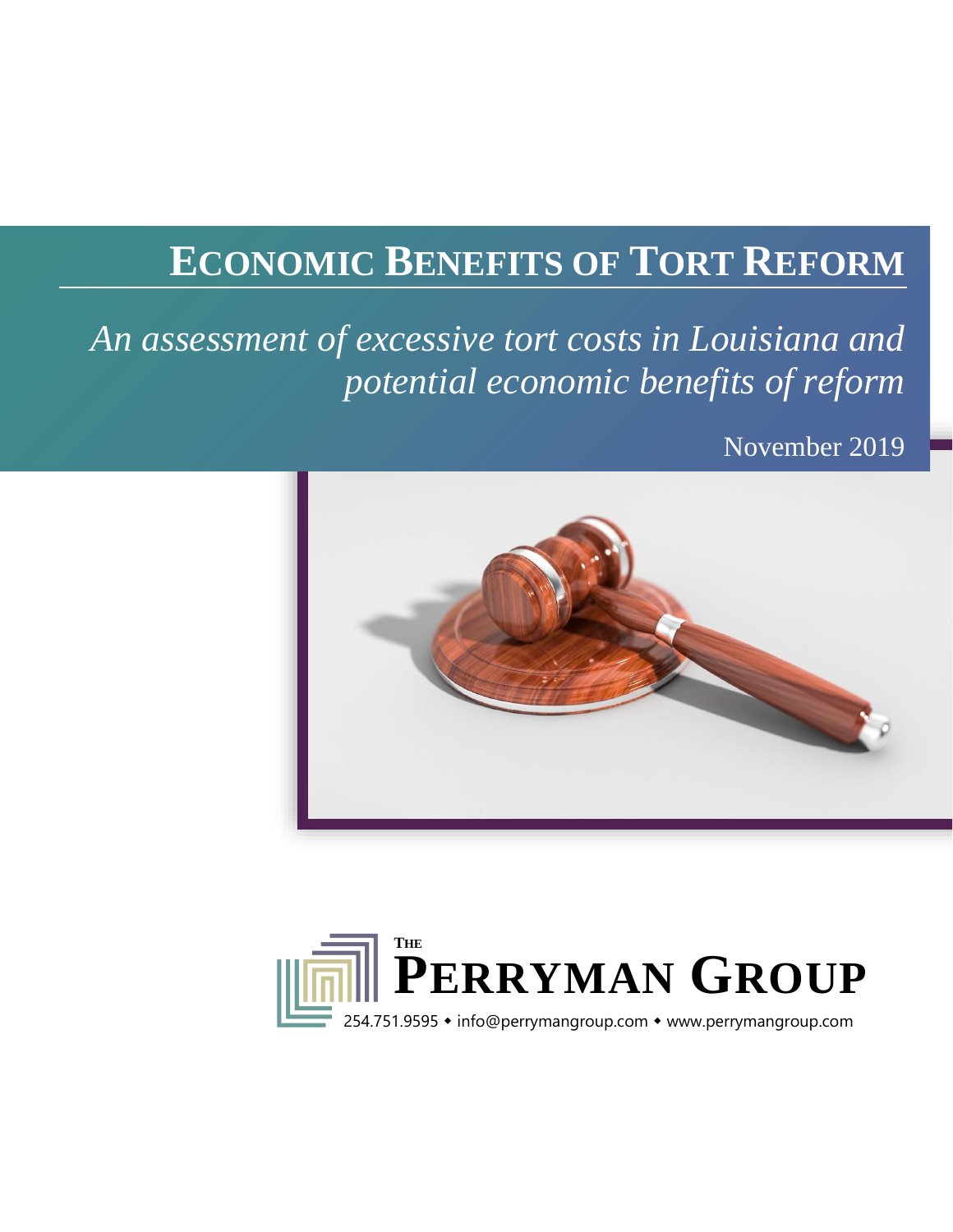## **Contents**

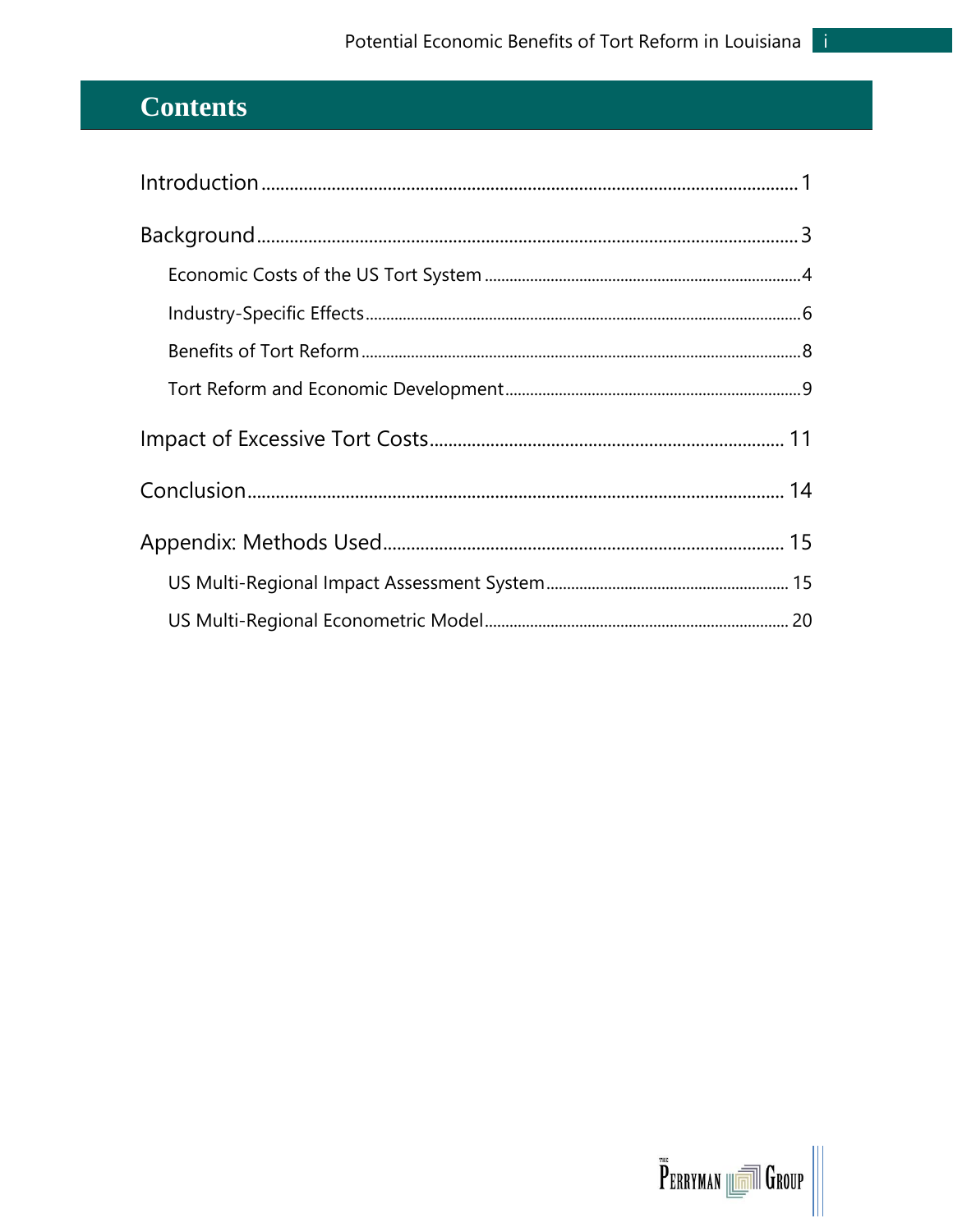#### <span id="page-2-0"></span>**Introduction**

The civil justice system is a crucial institutional framework in America. When working properly, the system provides a fair and equitable forum for the resolution of disputes among parties, appropriately compensating those that have legitimately been harmed. Additionally, it acts as an effective deterrent to undesirable behavior. The civil justice system is designed to provide proper remedies for injured parties and incentives for responsible actions; it is not intended to be punitive, random, or unpredictable.

As part of this framework, tort litigation can be highly beneficial to society in terms of promoting equal and impartial justice as well as establishing part of the critical context in

*Tort reform can lead to substantial economic benefits, and states which have implemented reform have seen improved judicial efficiency and better economic performance.*

which economic activity can prosper. It provides for systematic resolution of disputes, reduces conflict, and encourages production using safe practices that benefit society as a whole.

## **The Perryman Group estimates that excessive tort costs to the Louisiana economy result in**

- **\$1.4 billion** in annual direct costs,
- **\$1.9 billion** in annual output (gross product) and **19,794** jobs when dynamic effects are considered, and
- **\$100.3 million** in annual State revenues and **\$84.0 million** in annual local government revenues.

**Excess torts result in a "tort tax" of \$417.72 per person.**

On the other hand, a flawed civil justice system which generates exorbitant levels of damages or numbers of awards and which is unpredictable in its outcomes may result in negative impacts through the misallocation of society's scarce economic and human resources. When such imbalances occur, tort reform can lead to substantial economic benefits, and states which have implemented reforms

**PERRYMAN ION GROUP**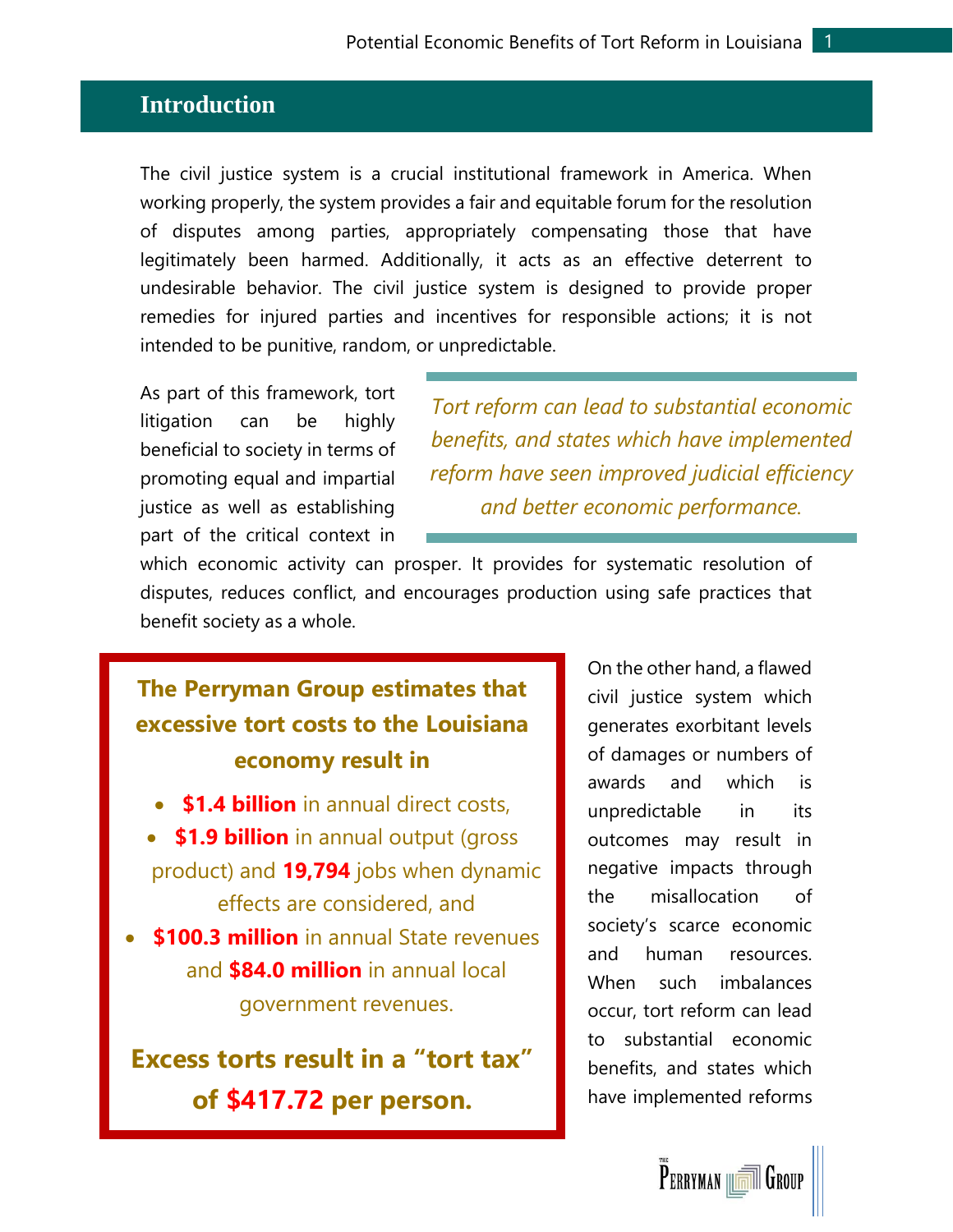have seen improved judicial efficiency and measurable improvement in economic performance.

In order to evaluate the actual and potential economic benefits of tort reform in Louisiana, The Perryman Group (TPG) analyzed outcomes in the state using Ohio, which has engaged in notable tort reform in the recent past, as a benchmark. In this way, the excessive costs of the Louisiana tort system and the resulting consequences for economic activity can be quantified. Reform can reduce or eliminate these costs to the benefit of the state.

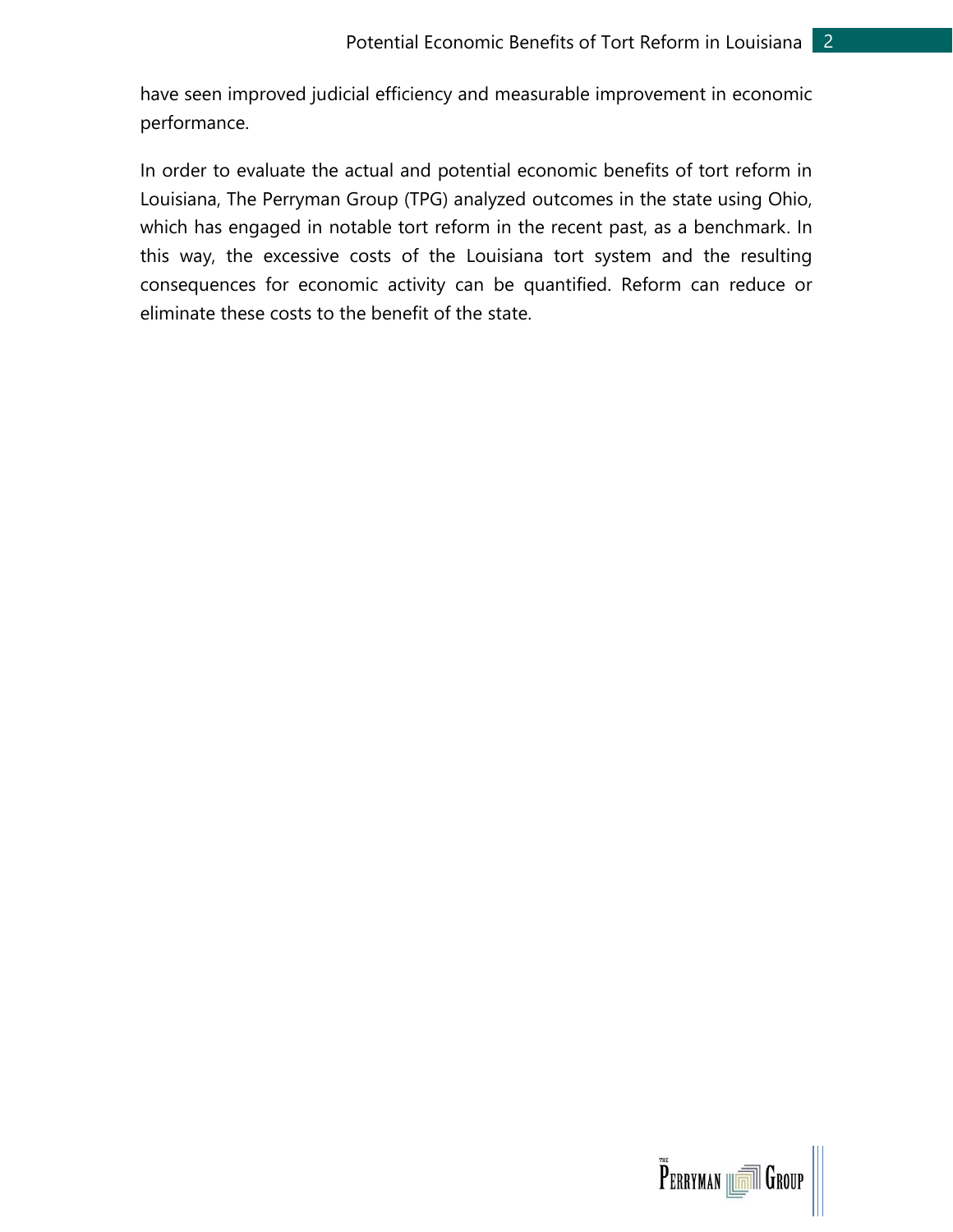#### <span id="page-4-0"></span>**Background**

A tort is either an act or an omission that harms or injures another person.<sup>1</sup> Tort lawsuits make up the majority of civil litigation, and there are a wide variety of cases that fall under the category.<sup>2</sup> The three main types of tort cases are intentional torts, negligence, and strict liability.<sup>3</sup> Intentional torts are when a

defendant purposefully harms a plaintiff and include battery, assault, and trespassing. <sup>4</sup> Negligence cases must prove that there was a breach of duty that caused an injury and would include car accidents and medical malpractice suits. <sup>5</sup> Strict liability

*If the justice system generates exorbitant levels of damages or numbers of awards, it may result in negative impacts through the misallocation of society's scarce economic and human resources.*

torts are product liability cases where a defective product was made or sold and caused harm and do not depend on whether a level of care was met.<sup>6</sup>

Tort reform generally refers to making changes to the civil justice system to limit either the ability to file a lawsuit or the amount of damages that can be received, responding to the belief that verdicts in tort cases have grown to be excessive and distort economic activity in undesirable ways. The level of tort reform measures varies from state to state. Currently, approximately 30 states have laws capping the amount of damages that can be awarded in medical malpractice lawsuits anywhere from  $$250,000$  to  $$2.35$  million.<sup>7</sup>

<sup>6</sup> Tort, Wex Legal Dictionary, Legal Information Institute, Cornell Law School, (n.d.), https://www.law.cornell.edu/wex/tort. <sup>7</sup> Malpractice Damage Caps in All 50 States 2019 Update, https://www.millerandzois.com/malpractice-damage-caps.html, accessed 11-1-19.



<sup>1</sup> Tort, Wex Legal Dictionary, Legal Information Institute, Cornell Law School, (n.d.), https://www.law.cornell.edu/wex/tort. <sup>2</sup> The 3 Different Types of Tort Law, The Babcock Law Firm LLC, (n.d.), https://www.injurylawcolorado.com/legal-

library/tort-law-types.html.

<sup>3</sup> Tort, Wex Legal Dictionary, Legal Information Institute, Cornell Law School, (n.d.), https://www.law.cornell.edu/wex/tort. 4 Intentional Tort, Wex Legal Dictionary, Legal Information Institute, Cornell Law School, (n.d.),

https://www.law.cornell.edu/wex/intentional\_tort.

<sup>&</sup>lt;sup>5</sup> Negligence, Wex Legal Dictionary, Legal Information Institute, Cornell Law School, (n.d.), https://www.law.cornell.edu/wex/negligence; The 3 Different Types of Tort Law, The Babcock Law Firm LLC, (n.d.), https://www.injurylawcolorado.com/legal-library/tort-law-types.html.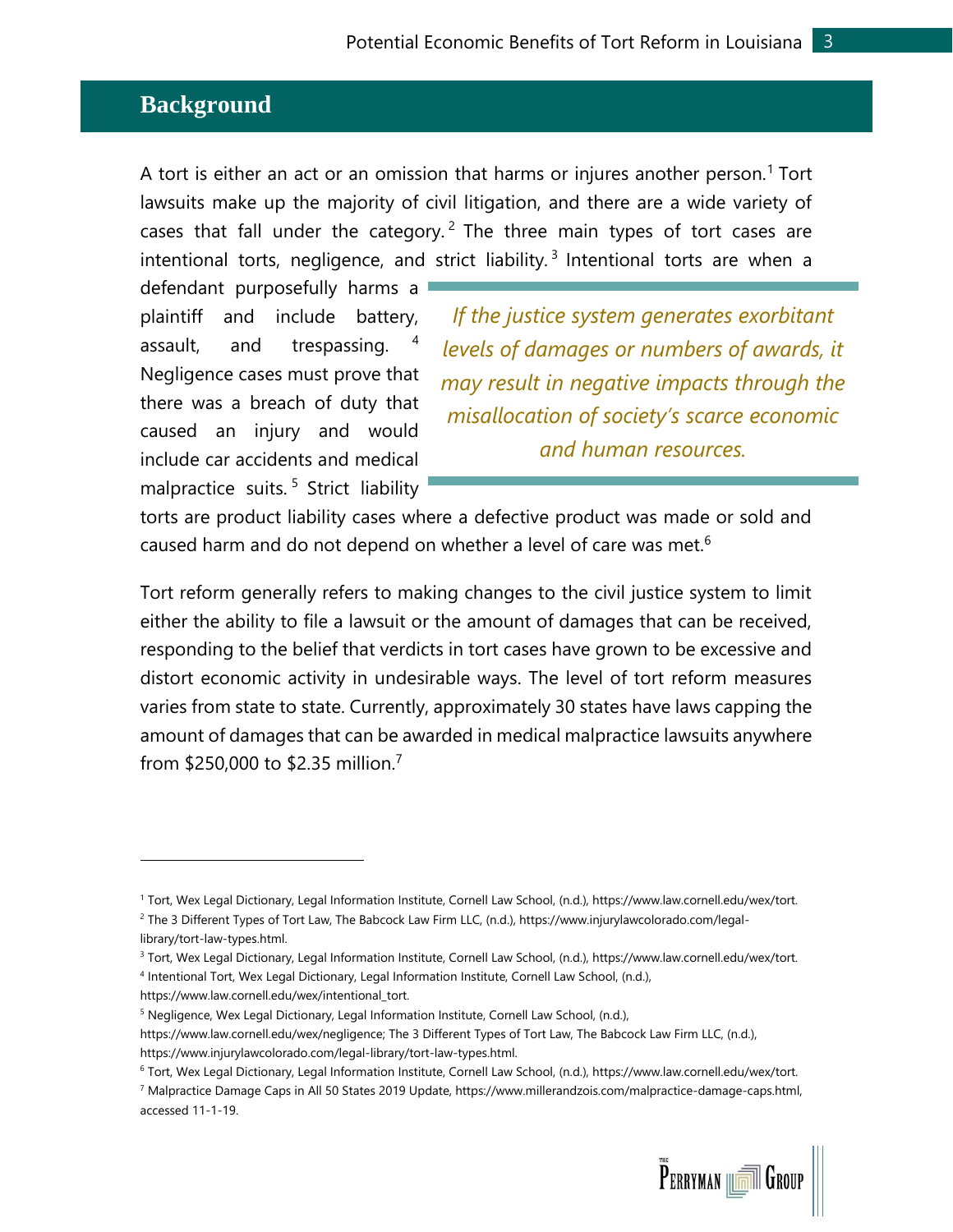#### <span id="page-5-0"></span>*Economic Costs of the US Tort System*

The cost of the US civil justice system provides a framework for analysis of the economic impact of tort reform. Not all tort costs are due to excessive litigation and lawsuit abuse. Clearly, there is a need for a system to create incentives for firms to produce safe products, conduct business fairly, and otherwise follow the prevailing laws. It is also important that truly injured parties have a mechanism to be fully and fairly compensated. An efficient system leads to trust among market participants, enhanced business activity, and a higher standard of living.

However, an inadequately balanced justice system can be counterproductive. In particular, if the system generates exorbitant levels of damages or numbers of awards, it may result in negative impacts through the misallocation of society's scarce economic and human resources.

Some of these negative effects include (among others):

- increased costs and risks of doing business in an area,
- disincentives for innovations which promote consumer welfare,
- enhanced incentives to file lawsuits of questionable merit resulting in increased inefficiencies,
- higher insurance premiums than would exist under a more balanced approach,
- increased health care costs and declining availability of medical services,
- deterrence of economic development and job creation initiatives, and
- diversion of activity to unproductive purposes.

In short, an overly aggressive tort environment is a drain on the economy of a state and the country as a whole.

The size of the tort system in the US has grown substantially over the years. One consistent source of estimates of the size of the tort system that was available for

*An overly aggressive tort environment is a drain on the economy of a state and the country as a whole.*

many years dating back to 1950 has been Towers Watson and its predecessors. Although the information has not been updated for several years, the series exhibits a high (in excess of

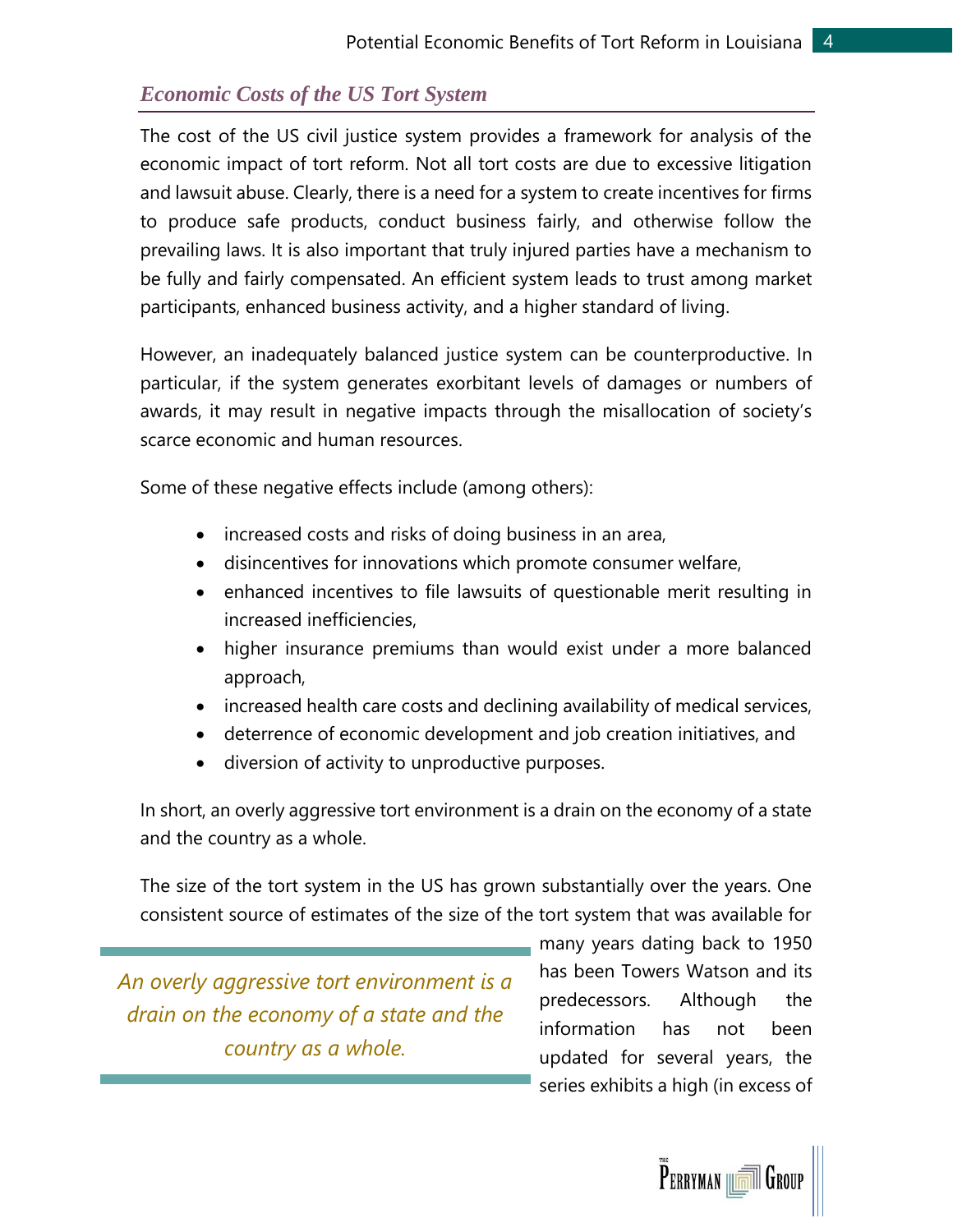96%), consistent, and statistically significant correlation with widely used economic data related to the legal system maintained by the Bureau of Economic Analysis and the Bureau of the Census. Consequently, it can be estimated in an empirically appropriate manner. This value suggests that the cost of the US tort system by this measure is approximately \$373.1 billion as of 2019. <sup>8</sup> This estimate is based on statistics from the insurance industry and includes benefits paid to third parties as well as legal and administrative costs. $9$  This aggregate does not represent the total cost of the tort system but is a consistent and useful measure that is widely recognized.

It should be noted that not all of these costs would be characterized as undesirable, as a substantial portion of these payments are to compensate victims for legitimate harm or damage they received. It is interesting to observe how these costs have grown historically, as illustrated in the graph below.



### Tort Costs in the United States

**Source:** Towers Watson,The Perryman Group

There is also evidence that the US tort system is expensive by international standards. A 2013 study by the US Chamber Institute for Legal Reform found that the US had the highest liability costs as a percentage of GDP among the advanced

*(footnote continued)*



<sup>8</sup> U.S. Tort Cost Trends, 2011 Update, Towers Watson, 2012, p. 5.

<sup>&</sup>lt;sup>9</sup> U.S. Tort Cost Trends, 2011 Update, Towers Watson, 2012, p. 8.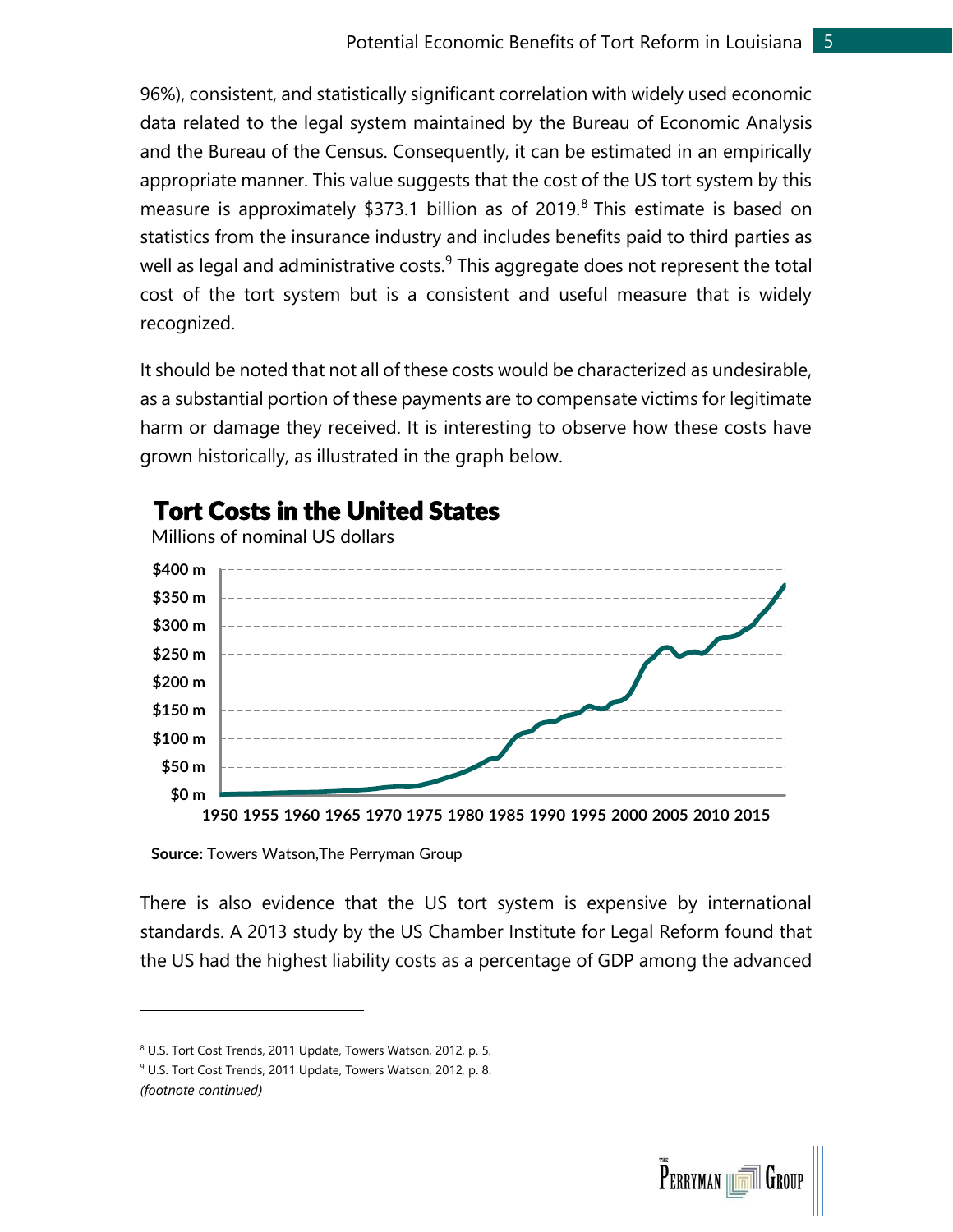western countries of the US, Canada, and the Eurozone.<sup>10</sup> These findings reflect both higher frequency of claims and higher claims cost in the US.<sup>11</sup> These findings suggest that the resources consumed by the tort system in the US are well above the level required to maintain an efficient and productive economy.

These excess expenditures reduce the competitiveness of American businesses. They also increase corporate incentives to locate factories elsewhere where there are more reasonable tort environments. Even variation among the litigation environment in the states affects where businesses choose to locate. A 2017 survey of corporate attorneys found that 85% of respondents indicated that the litigation environment in a state is likely to impact business decisions.<sup>12</sup>

#### <span id="page-7-0"></span>*Industry-Specific Effects*

Several industries are particularly hard hit by litigation including certain types of manufacturing and health care delivery. Highly litigated **manufacturing industries** include, among others, categories such as chemicals, pharmaceuticals, tires, power tools, welding equipment, and electrical equipment. Litigation has threatened the viability of numerous companies in these sectors.

The threat of litigation can significantly decrease product innovation. When businesses operate in a high-liability-risk environment, they respond by reducing investments in product innovation because new products have more uncertain safety characteristics and can leave them vulnerable to lawsuits.

An unbalanced civil justice system can also reduce product safety research and the availability of safety-enhancing equipment. In fact, a 2006 study by Paul H. Rubin and Joanna M. Shepherd demonstrated that tort reforms passed in the states between 1981 and 2000 prevented approximately 22,000 net accidental deaths from occurring in the US during that timeframe. The researchers argued that an



<sup>&</sup>lt;sup>10</sup> International Comparisons of Litigation Costs, U.S. Chamber Institute for Legal Reform, June 2013, p. 2.

<sup>11</sup> International Comparisons of Litigation Costs, U.S. Chamber Institute for Legal Reform, June 2013, pp. 4-5.

<sup>&</sup>lt;sup>12</sup> 2017 Lawsuit Climate Survey-Ranking the States, Executive Summary, U.S. Chamber, Institute for Legal Reform, September 2017, p. 3.

*<sup>(</sup>footnote continued)*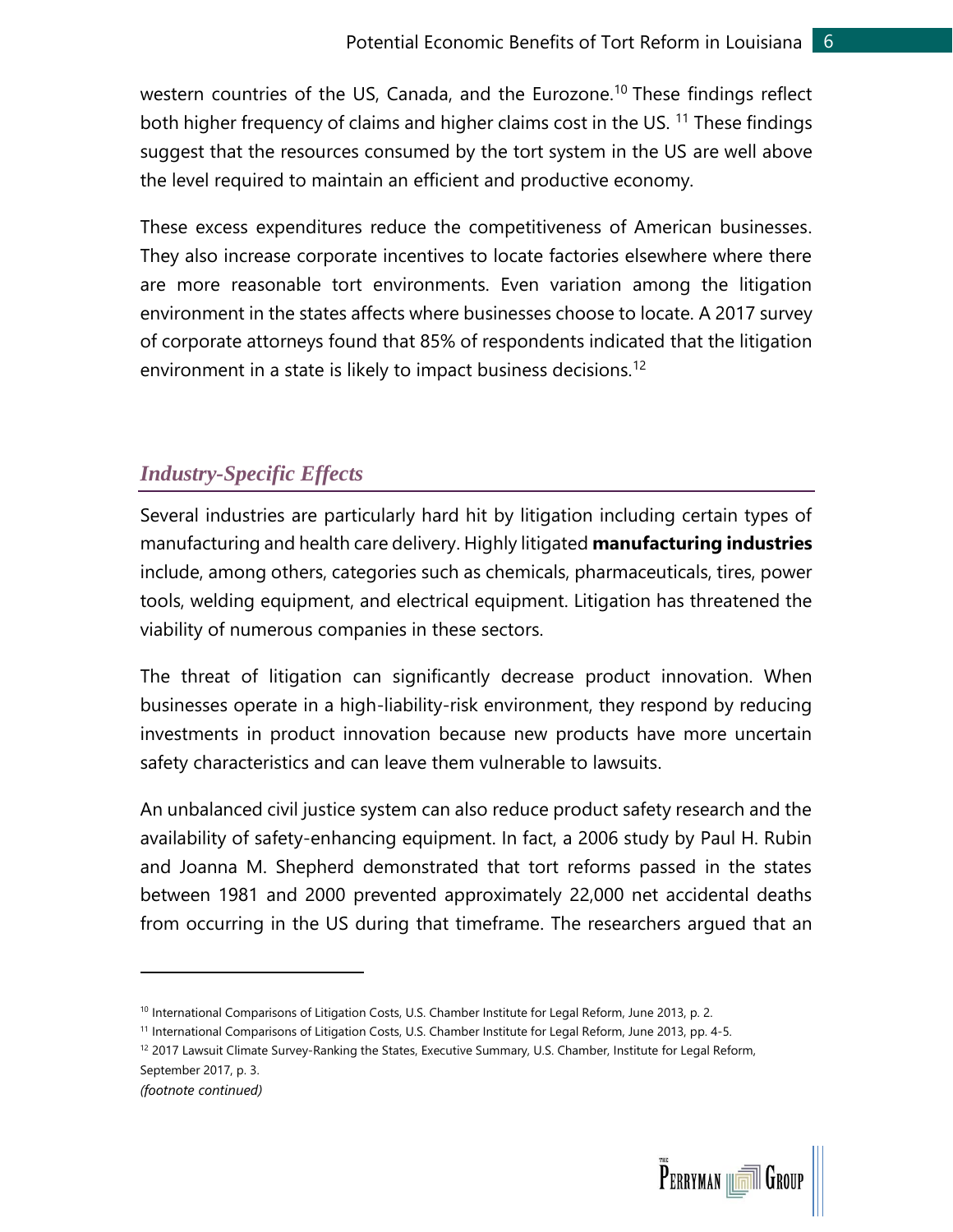overly expensive liability system increases the cost of many risk-reducing products and services, making them less accessible, and in some cases unavailable to consumers.<sup>13</sup>

Another vulnerable sector is **health care delivery**. Since 1975 (the first year for which insured medical malpractice costs were separately identified), the escalation in medical malpractice litigation costs has outpaced the increase in overall US tort costs. The result has been an enormous rise in insurance premiums for providers, in some cases leading to reductions in the provision of important procedures and practitioners leaving the profession.

Another consequence of this phenomenon is an increase in "defensive medicine." Defensive medicine is defined as when "doctors order tests, procedures, or visits, or avoid high-risk patients or procedures, primarily (but not necessarily solely) to reduce their exposure to malpractice liability" and also as administering "precautionary treatments with minimal expected medical benefit out of fear of legal liability."<sup>14</sup>

Many of these tests are quite costly (in addition to other issues such as patients incurring needless pain or inconvenience). The savings from the reduction or

*Tort reform can enhance the efficiency of the economy and the competitiveness of the state's businesses.* 

elimination of defensive medicine would allow millions of Americans to obtain health insurance. Moreover, the premature deaths and lost productivity due to lower access

to health care from liability-driven rising health care expenditures could be reduced. In addition, the supply of doctors tends to be restricted by the higher risk and costs associated with an excessive system, thus further reducing access to health care. In a 2008 study, The Perryman Group found that, after accounting for other factors, malpractice reforms in Texas led to a statistically significant increase in licensed physicians.<sup>15</sup>

<sup>15</sup> The Perryman Group, *A Texas Turnaround: The Impact of Tort Reform on Business Activity in the Lone Star State*, 2008.



 $13$  Ibid.

 $14$  Ibid.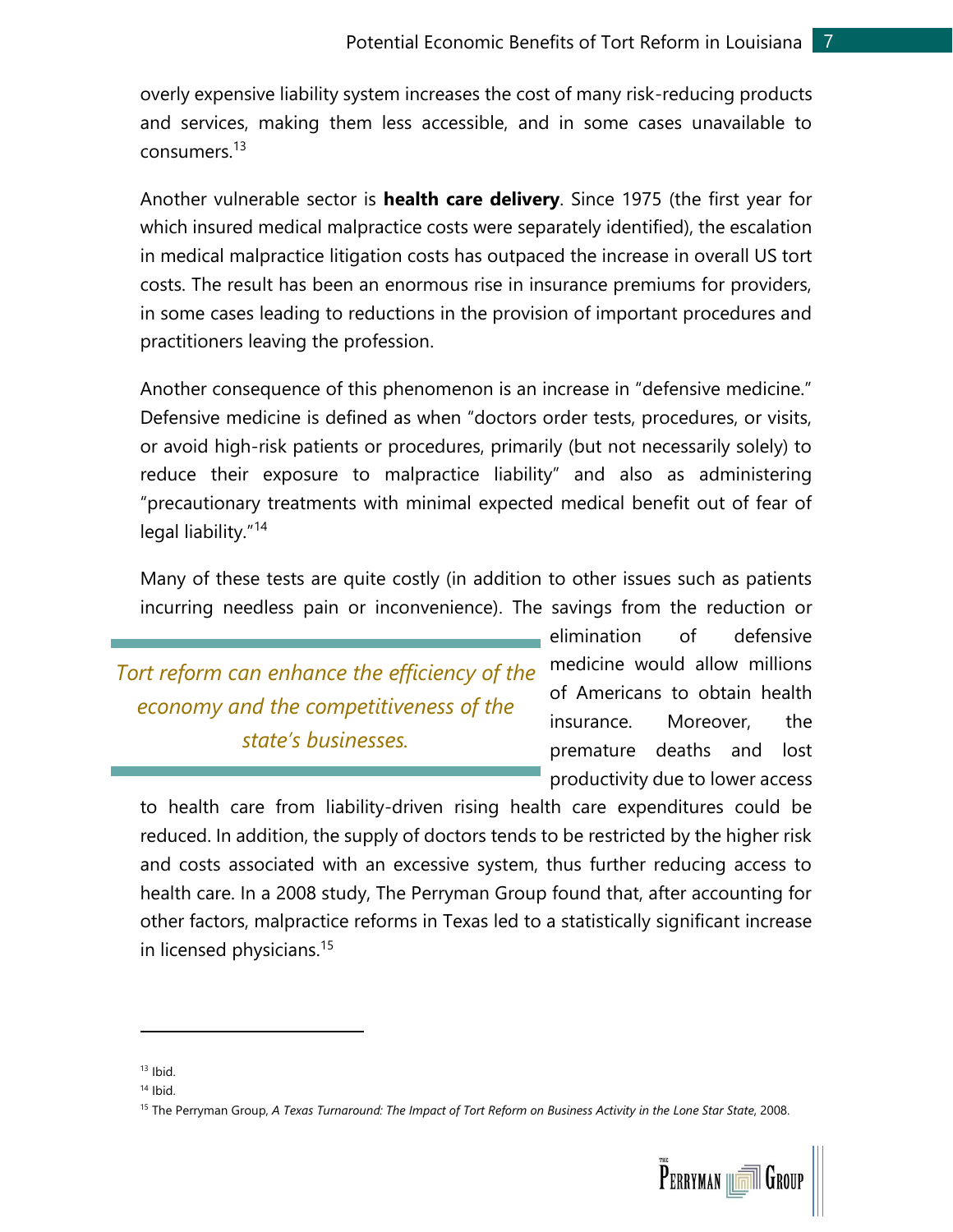#### <span id="page-9-0"></span>*Benefits of Tort Reform*

Tort reform involves a number of benefits including enhancing product innovation, increasing productivity, reducing accidental deaths, improving access to health care through lower costs, and many others. These effects, in turn, enhance the efficiency of the economy and the competitiveness of the state's businesses.

Innovation is greater with reform; new products are often higher risk because they have a less well-defined safety history. Legal reform that decreases exposure to liability lawsuits has been shown to **enhance innovation and increase productivity and employment**.

Reform has also been linked to a net **decrease in accidental deaths** because it enables consumers to buy more risk-reducing products. A 2007 study found that there were actually fewer accidental deaths (non-motor-vehicle) from 1981-2000 in states that had tort reforms.<sup>16</sup> As reform ameliorates companies' expected liability from such products, they respond by lowering prices and increasing product offerings for items such as pharmaceuticals, safety equipment, and medical services and devices.

The Pacific Research Institute found a measurable link between a state's legal environment and the growth rate of its real, per capita output, and concluded that the position of states relative to one another in terms of civil justice frameworks explained about 12% of the variation among the 50 states in their output growth rates.<sup>17</sup> A later 2009 report analyzing how state tort reform affects tort losses and tort insurance premiums also found that out of the 25 tort reforms examined, 18 reforms significantly reduced tort losses and insurance premiums over the 1996 to 2006 time frame. The reforms that resulted in the greatest reduction were those aimed at reducing frivolous lawsuits, capping appeal bonds, setting negligence

<sup>17</sup> Pacific Research Institute, *US Tort Liability Index: 2006 Report*, May 2006. *(footnote continued)*



<sup>16</sup> Rubin, Paul H. and Joanna M. Shepherd, Tort Reform and Accidental Deaths, *Journal of Law and Economics* Vol. 50, May 2007.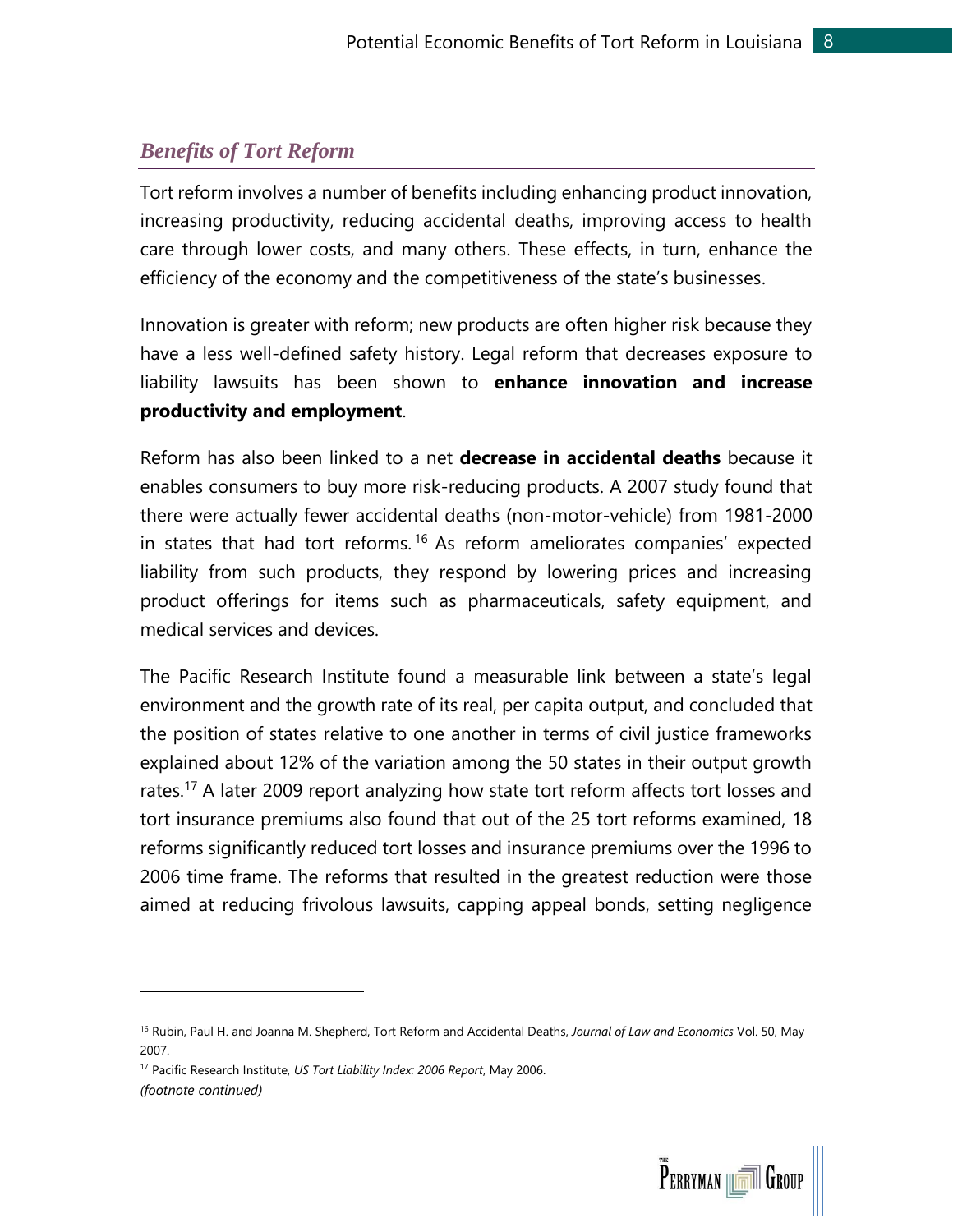standards, and limiting non-economic-damages and medical-malpractice damages.<sup>18</sup>

The Perryman Group has also reached a similar conclusion in several studies.<sup>19</sup> Economic benefits occur because tort reform enhances the efficiency, fairness, and predictability of the civil justice system.

#### <span id="page-10-0"></span>*Tort Reform and Economic Development*

Tort reform can cover many areas of legislation, from setting the interest rate used to calculate judgments to trespasser liability laws. The most recognizable form of tort reform is caps set to limit punitive and noneconomic damages, which are the damages that go beyond the direct costs arising from the harm caused by the defendant. Other forms of tort reform include rules qualifying an expert witness in a case, limiting when medical malpractice may be applied, allowing a class action to form, and lowering the barriers for a more thorough representation of the general population to serve as jurors.<sup>20</sup> Any of these changes can involve economic benefits.

The Perryman Group has extensive experience in the area of economic development and has studied the relationship between the judicial system and economic growth in a variety of contexts including access, supply and compensation of judicial personnel, adequate court records, and numerous types of judicial reforms. Tort reform is an important aspect of fundamental economic health and development, which involves much of what state government does on an ongoing basis.

 $20$  A recent review of some of these reforms in various states can be found in Cook, Andrew C., Tort Reform Update: Recently Enacted Legislative Reforms and State Court Challenges, The Federalist Society, December 2012.



<sup>&</sup>lt;sup>18</sup> Tort Law Tally: How State Tort Reforms Affect Tort Losses and Tort Insurance Premiums, Pacific Research Institute, April 2009.

<sup>19</sup> The Perryman Group, *The Current and Projected Impact of Judicial Reforms on Economic Activity in Alabama*, 2002; The Perryman Group, *The Potential Impact of Judicial Reforms on Economic Activity in Mississippi*, 2002; The Perryman Group, *The Negative Impact of the Current Civil Justice System on Economic Activity in West Virginia*, 2002; The Perryman Group, *The Negative Impact of the Current Civil Justice System on Economic Activity in Arkansas*, 2003; and The Perryman Group, *The Impact of the Proposed Judicial Reforms in House Bill 4 (HB4) on Business Activity in Texas: An Initial Assessment*, 2003.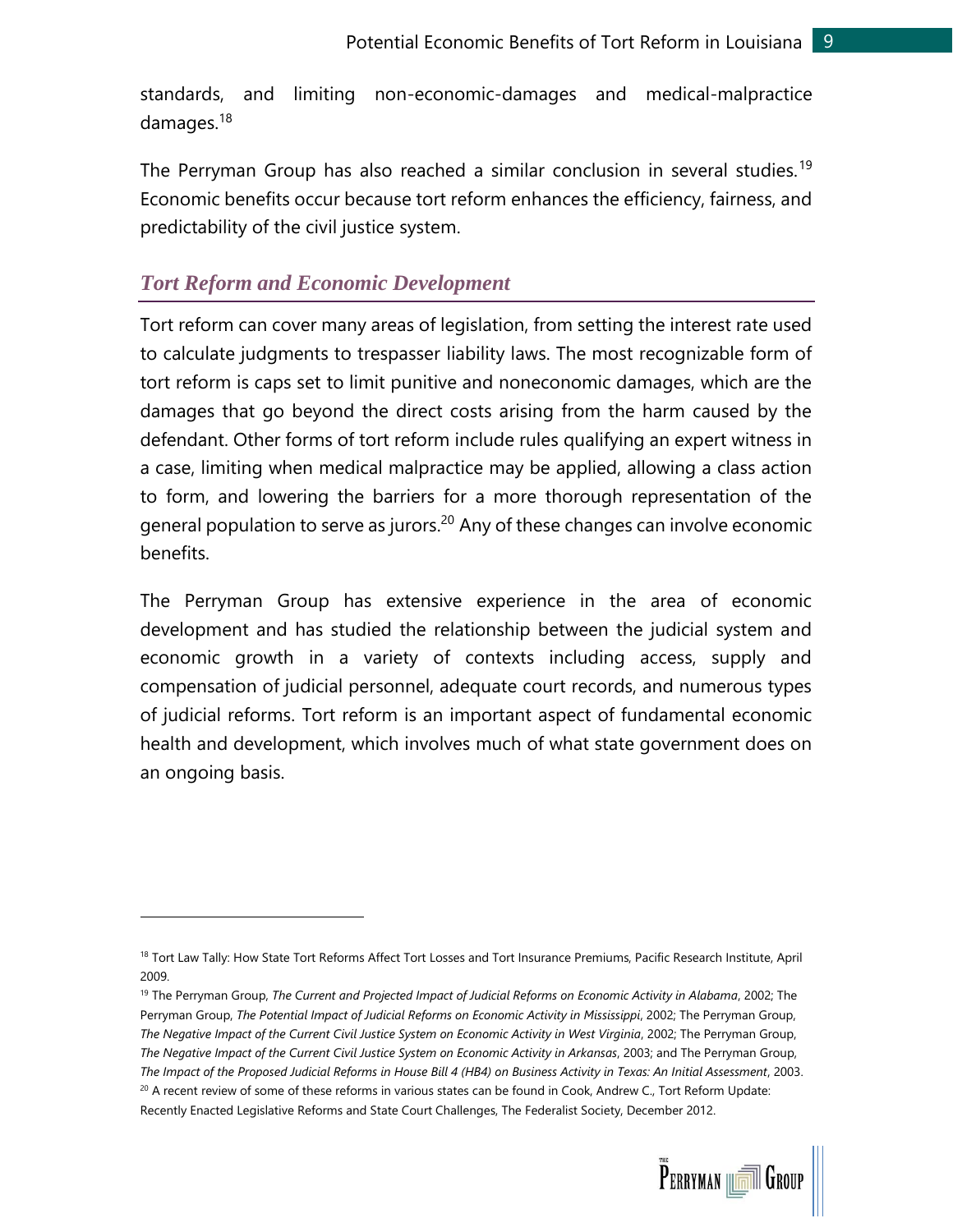The first requirement for prosperity is an overall environment that is conducive to economic success. The primary role of government in achieving a fundamental advantage is to perform its traditional functions in an exemplary fashion. Key

aspects of fundamental economic development include an educated workforce, quality infrastructure, balanced and efficient judicial structure, and a stable and competitive tax and regulatory environment. Other initiatives which positively impact the costs of doing business (such as effective

*Improving the climate for economic development through actions such as tort reform can help states win the competition for desirable corporate locations and expansions.*

workers' compensation and unemployment insurance systems) or the quality of life (such as crime reduction or improved public health) also contribute to the overall climate for growth.

Improving the climate for economic development through actions such as tort reform can help states to be more attractive for desirable corporate locations and expansions.

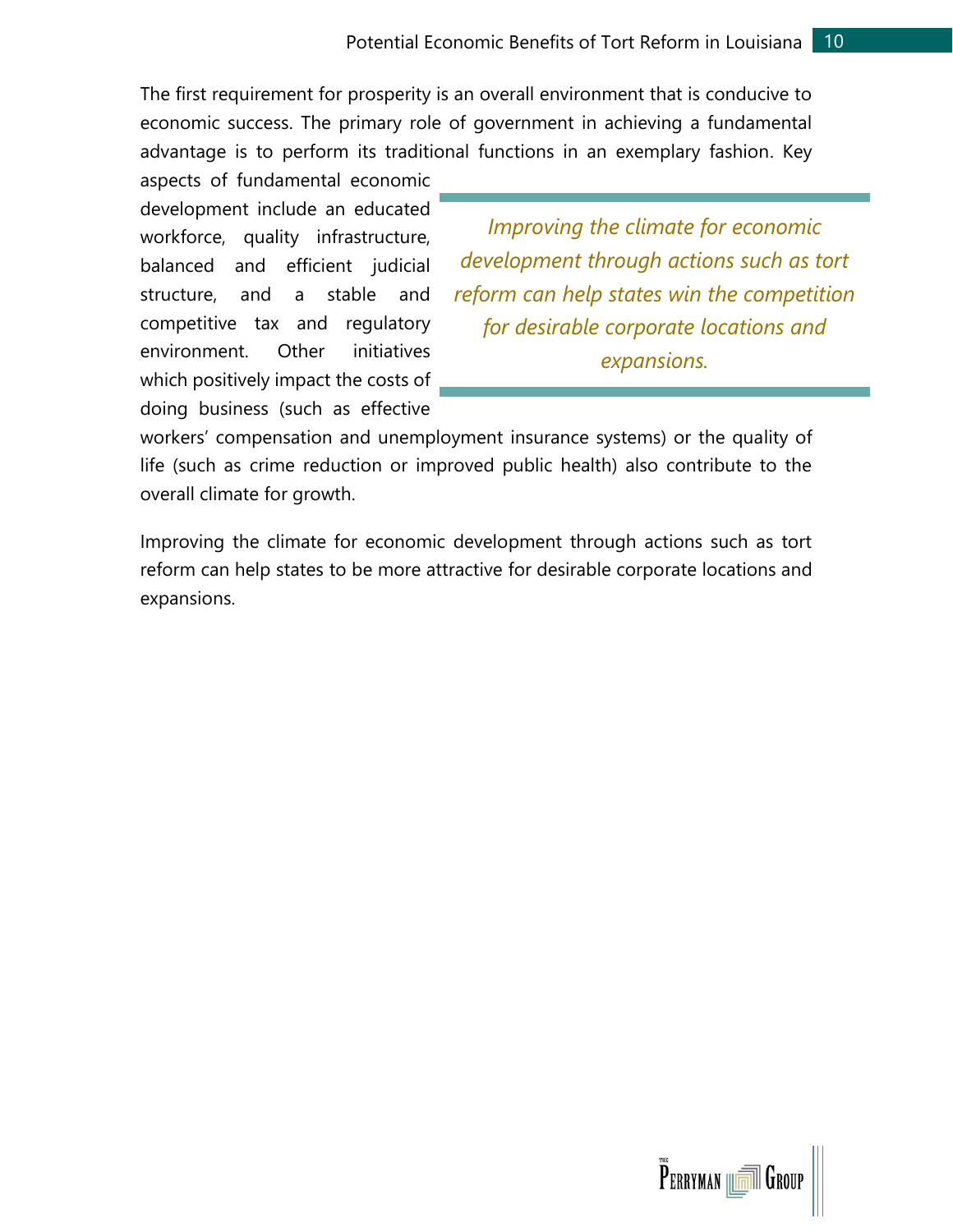#### <span id="page-12-0"></span>**Impact of Excessive Tort Costs**

The Perryman Group measured the current annual impact of excessive tort costs compared to the benchmark state of Ohio on several measures of business activity.

*The total current impact of excessive tort costs on the Louisiana economy includes losses of an estimated \$1.4 billion in annual direct costs, as well as \$1.9 billion in output (gross product) each year and about 19,794 jobs when multiplier effects are considered.*

The Ohio legislature has enacted several laws aimed at improving the judicial system in the state. Examples include placing a cap on noneconomic damages for medical malpractice and certain other punitive damages, as well as reforms dealing with joint and several liability, prejudgment

interest, and tort cases involving nursing homes, silica and asbestos. Ohio remains somewhat below the middle of the US Chamber's Institute for Legal Reform's rankings of 2019 Lawsuit Climate (Louisiana ranked 49<sup>th</sup>, up from 50<sup>th</sup> in 2017). Thus, this analysis does not seek to measure the maximum effects relative to areas with the best legal environments, but rather provides an assessment of the losses relative to a more typical state with regard to its tort environment.

The total current impact of excessive tort costs on the Louisiana economy includes

losses of an estimated **\$1.4 billion** in annual direct costs, as well as **\$1.9 billion** in output about **19,794** jobs when dynamic effects are considered. All major industry groups are negatively

(gross product) each year and *estimated at \$100.3 million in State revenues The yearly fiscal losses (as of 2019) are and \$84.0 million to local governments.* 

affected, with the retail trade, business services, other services, and health services industries experiencing the greatest losses. The yearly fiscal losses (as of 2019) are estimated at **\$100.3 million** in State revenues and **\$84.0 million** to local governments. Tort reform can reduce or eliminate these costs. Thus, these results may also be viewed as a measure of the benefits of reasonable reform measures.

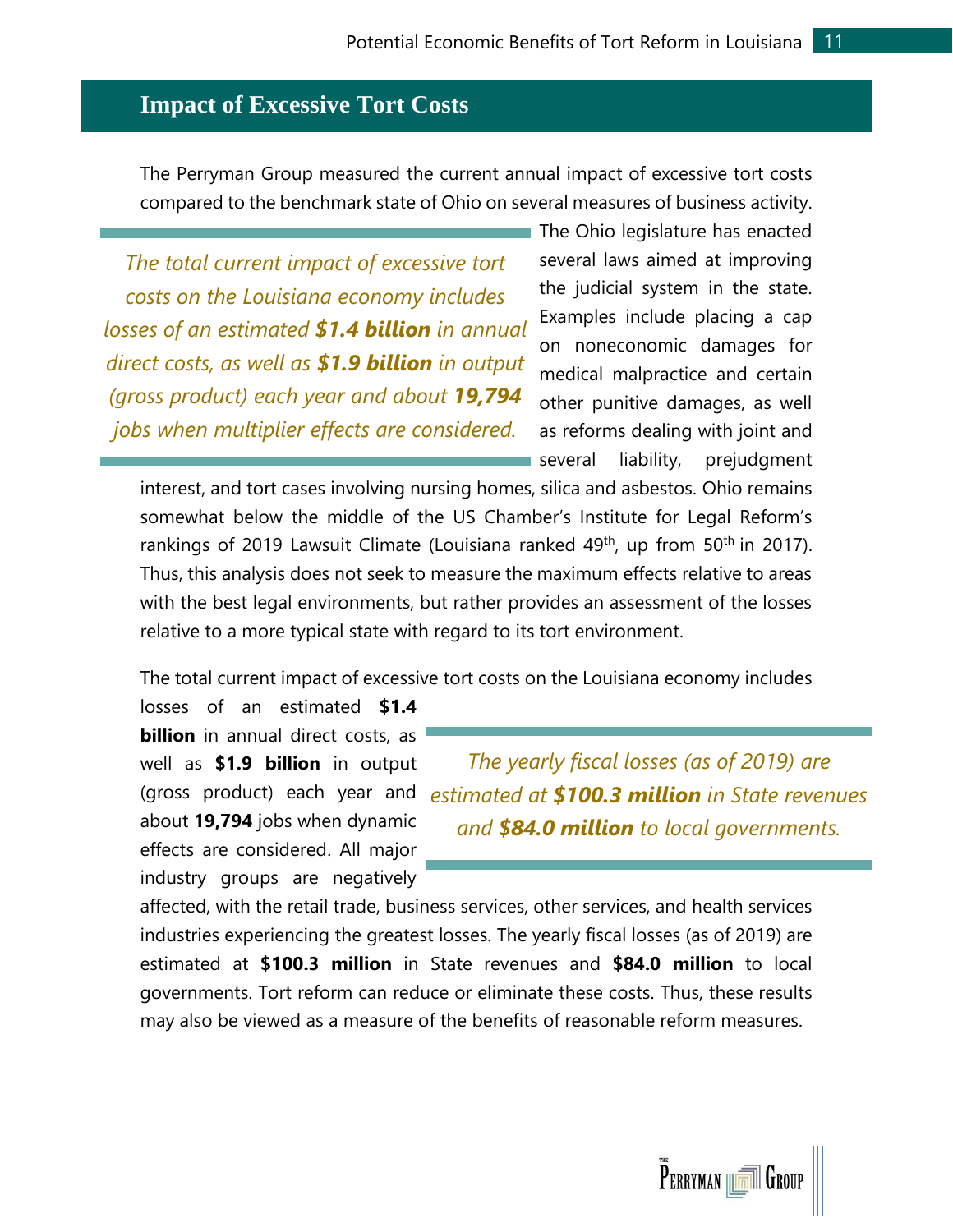|                                 | Total               | Gross       | <b>Personal</b> |             |
|---------------------------------|---------------------|-------------|-----------------|-------------|
| <b>Industry</b>                 | <b>Expenditures</b> | Product     | Income          | <b>Jobs</b> |
| Agriculture                     | (\$0.075 b)         | (50.023 b)  | (50.014 b)      | (201)       |
| Mining                          | (\$0.151 b)         | (\$0.035 b) | (\$0.018 b)     | (98)        |
| <b>Utilities</b>                | (\$0.211 b)         | (50.047 b)  | (\$0.021 b)     | (84)        |
| Construction                    | (\$0.256 b)         | (50.123 b)  | (\$0.101 b)     | (1, 347)    |
| Manufacturing                   | (\$0.875 b)         | (\$0.270 b) | (\$0.143 b)     | (1,705)     |
| <b>Wholesale Trade</b>          | (\$0.150 b)         | (\$0.101 b) | (50.058 b)      | (628)       |
| Retail Trade*                   | (\$0.490 b)         | (\$0.370 b) | (\$0.215 b)     | (6, 227)    |
| Transportation &<br>Warehousing | (\$0.161 b)         | (50.102 b)  | (\$0.067 b)     | (871)       |
| Information                     | (\$0.091 b)         | (\$0.056 b) | (\$0.024 b)     | (204)       |
| Financial Activities*           | (\$0.633 b)         | (50.209 b)  | \$0.077 b)      | (762)       |
| <b>Business Services</b>        | (\$0.364 b)         | (\$0.254 b) | (\$0.207 b)     | (2,399)     |
| <b>Health Services</b>          | (\$0.309 b)         | (50.215 b)  | (\$0.182 b)     | (2,853)     |
| <b>Other Services</b>           | (50.268 b)          | (\$0.136 b) | (\$0.107 b)     | (2, 413)    |
| <b>Total, All Industries</b>    | (\$4.036 b)         | (\$1.941 b) | (\$1.234 b)     | (19, 794)   |

#### **The Current Annual Impact of Excessive Tort Costs on Business Activity in Louisiana**

Source: US Multi-Regional Impact Assessment System, The Perryman Group

Results by Industry

Notes: Monetary values given in billions of 2019 US dollars per year. Components may not sum due to rounding. Retail Trade includes Restaurants, Financial Activities includes Real Estate. Measured as the cost in excess of those achievable through reforms similar to those implemented in Ohio in recent years.

These effects are based on the current size of the state's population and economy and can be expected to rise over time in the absence of meaningful reforms. Descriptions of measures of economic activity and methods used are briefly outlined on the following page and explained in further detail in the Appendix to this report.

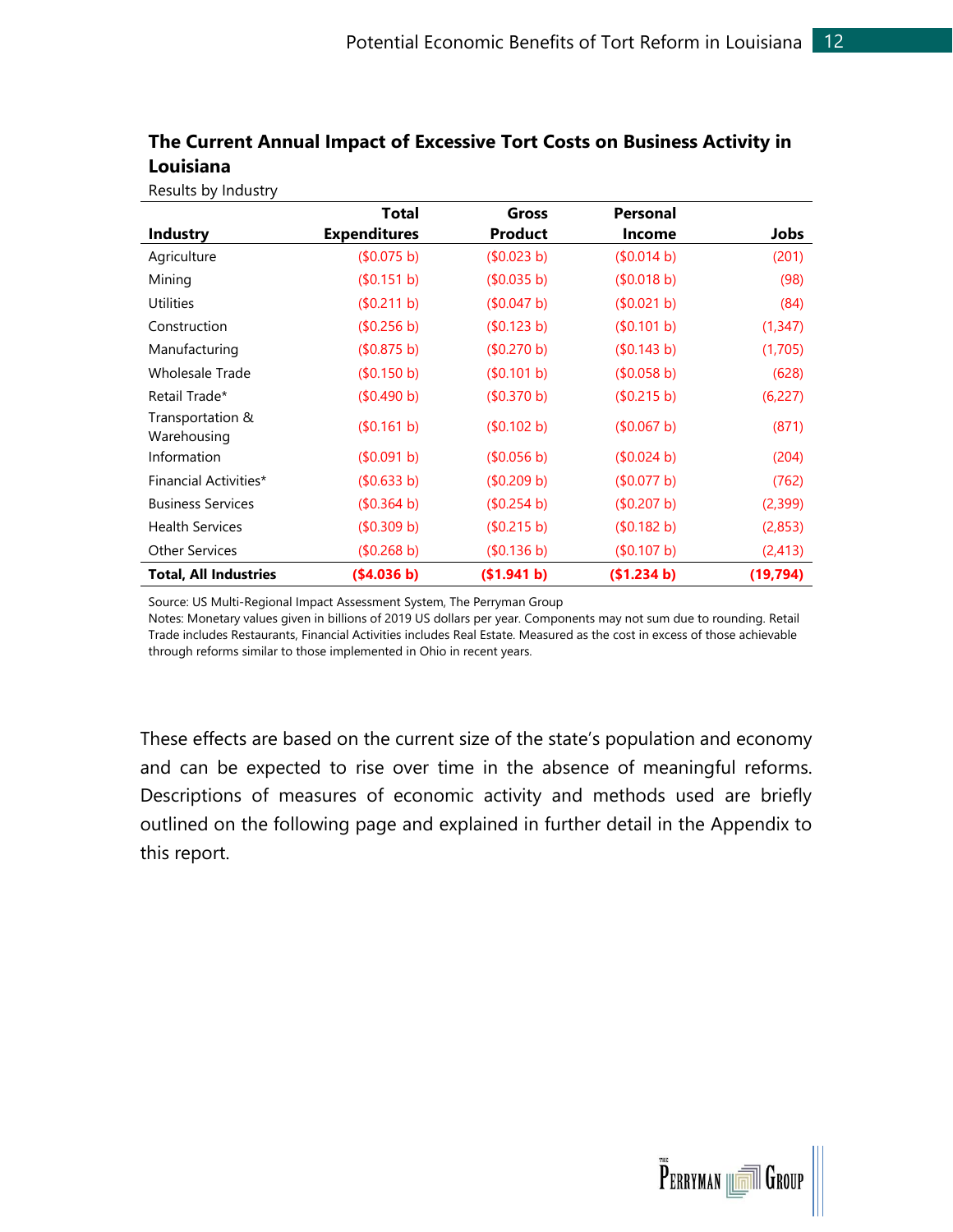#### Measuring Economic Impacts

Any economic stimulus, whether positive or negative, generates multiplier effects throughout the economy. In this instance, excessive costs of the Louisiana tort system lead to negative multiplier effects rippling through the economy.

The Perryman Group compared Louisiana's tort costs to those in the benchmark state used in this study (Ohio), which has enacted notable reforms, to quantify the amount of excess costs. Dynamic effects were then measured using integrated simulations of The Perryman Group's input-output assessment and econometric models (the US Multi-Regional Impact Assessment System and the US Multi-Regional Econometric Model), which are described in further detail in the Appendices to this report) developed by the firm almost 40 years ago and consistently maintained and updated since that time. These models have been used in hundreds of analyses for clients ranging from major corporations to government agencies. The impact system uses a variety of data (from surveys, industry information, and other sources) to describe the various goods and services (known as resources or inputs) required to produce another good/service. This process allows for estimation of the total economic impact (including multiplier effects) of excessive tort costs, which represents the potential benefits of tort reform. Through integrating this system with the econometric model, the dynamic effects on productivity and other economic phenomena can be estimated. The models used in the current analysis reflect the specific industrial composition and characteristics of the Louisiana economy.

Total economic effects are quantified for key measures of business activity:

- **Total expenditures** (or total spending) measure the dollars changing hands as a result of the economic stimulus.
- **Gross product** (or output) is production of goods and services that will come about in each area as a result of the activity. This measure is parallel to the gross domestic product numbers commonly reported by various media outlets and is a subset of total expenditures.
- **Personal income** is dollars that end up in the hands of people in the area; the vast majority of this aggregate derives from the earnings of employees, but payments such as interest and rents are also included.
- **Job gains** are expressed as permanent jobs because effects would be ongoing.

Business activity also generates incremental taxes to the State and local governments. Monetary values were quantified on a constant (2019) basis to eliminate the effects of inflation. See the Appendices for additional information regarding the methods and assumptions used in this analysis.

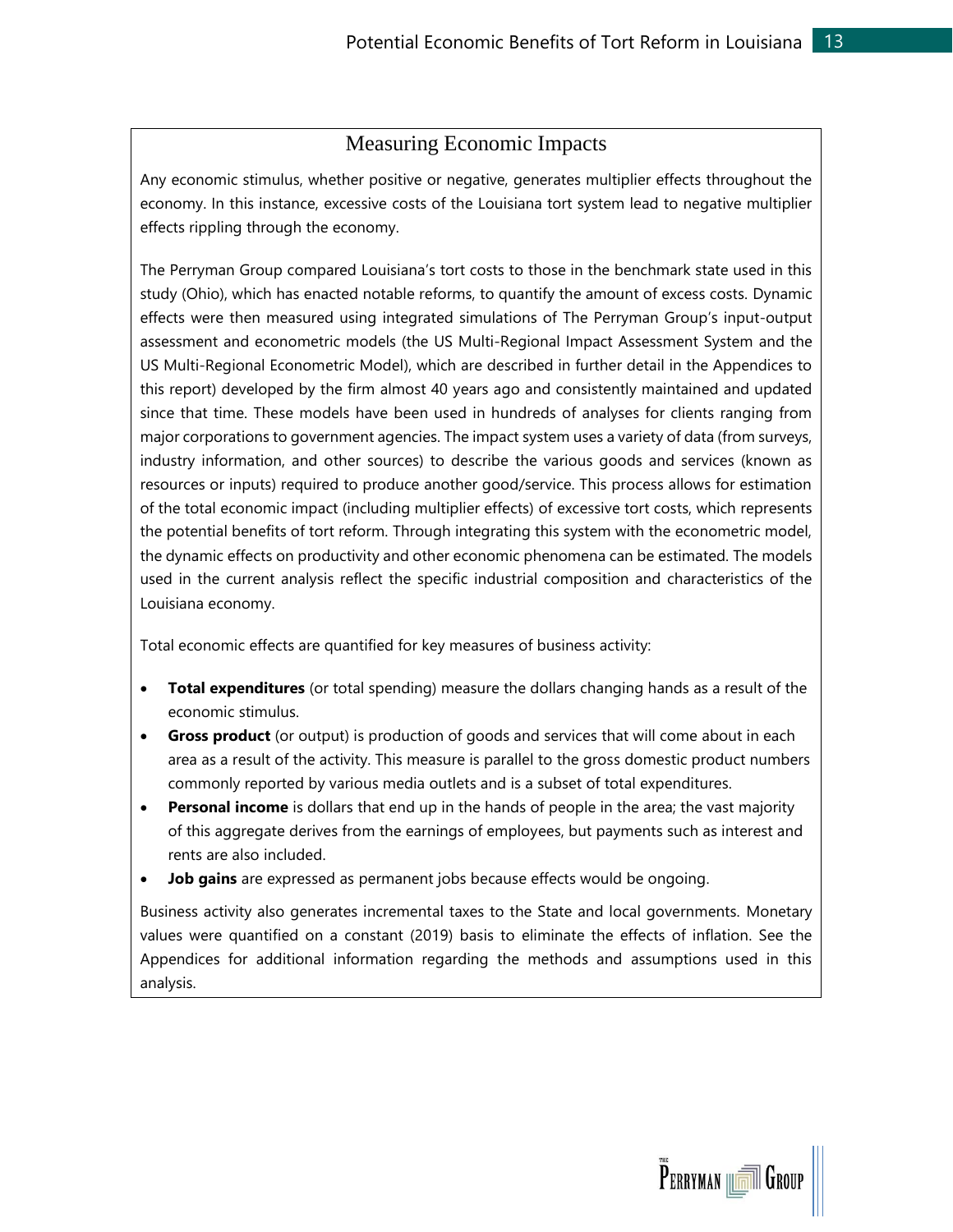#### <span id="page-15-0"></span>**Conclusion**

The judicial system is essential to resolving disputes, compensating those that have been harmed, and deterring undesirable behavior. However, if it becomes imbalanced or unpredictable, it can cause misallocation of resources and unreasonably constrain economic growth.

*Tort reform can significantly reduce excessive tort costs, leading to substantial economic benefits as well as other positive outcomes.*

As noted, The Perryman Group estimates that excessive tort costs are harming the Louisiana economy, costing the state economy an estimated **\$1.9 billion** in output (gross product)

each year and **19,794** jobs (including dynamic effects). In terms of gross product per capita, these losses amount to a "tort tax" of **\$417.72** for every resident of the state. Tort reform can significantly reduce or eliminate these costs, leading to substantial economic benefits as well as other positive outcomes. A strong judicial system is essential, and correcting imbalances is in the interest of Louisiana residents, businesses, and society as a whole.

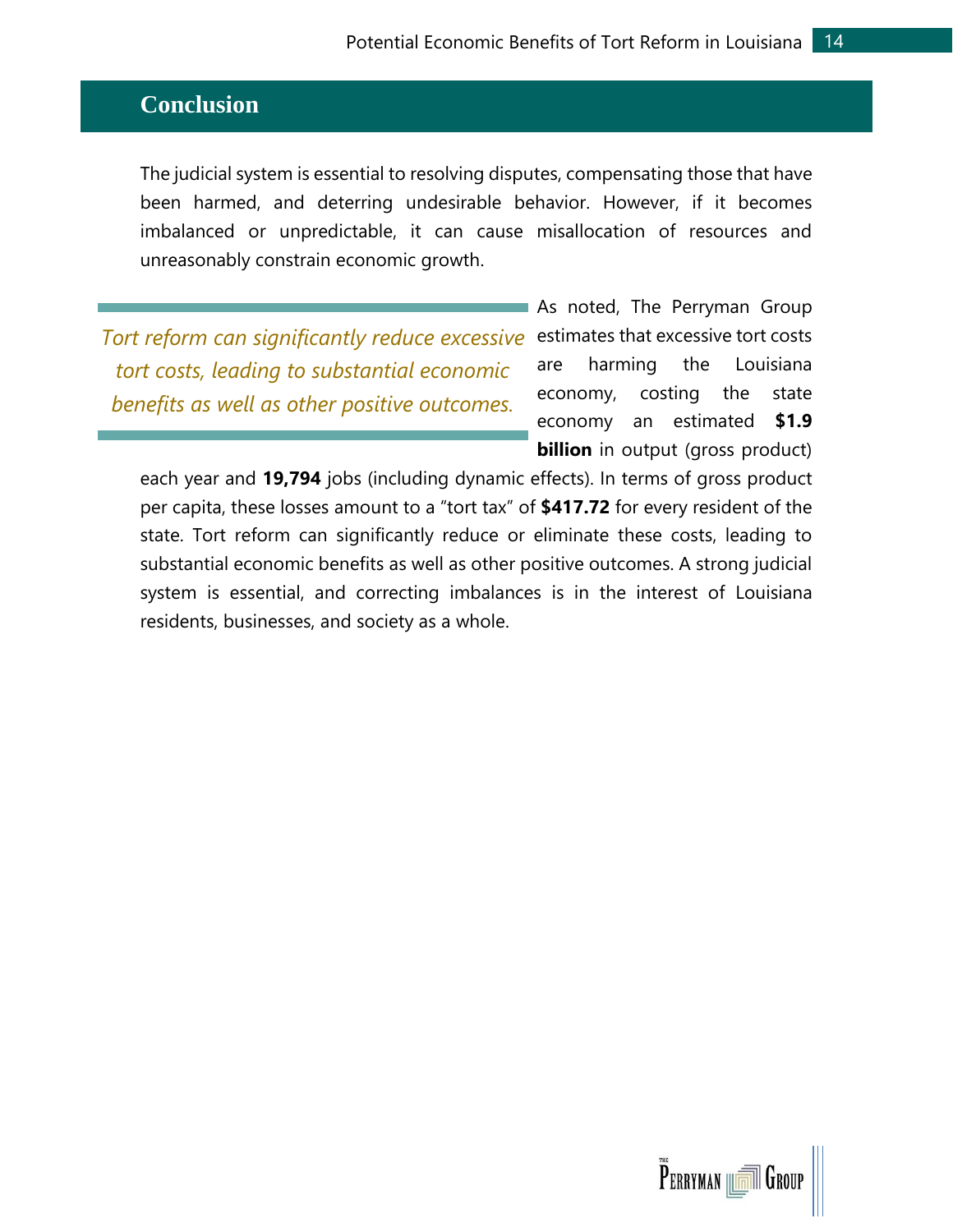#### <span id="page-16-0"></span>**Appendix: Methods Used**

#### <span id="page-16-1"></span>*US Multi-Regional Impact Assessment System*

The basic modeling technique employed in this study is known as dynamic inputoutput analysis. This input-output segment of the methodology essentially uses extensive survey data, industry information, and a variety of corroborative source materials to create a matrix describing the various goods and services (known as resources or inputs) required to produce one unit (a dollar's worth) of output for a given sector. Once the base information is compiled, it can be mathematically simulated to generate evaluations of the magnitude of successive rounds of activity involved in the overall production process. Through embedding the system with a state-level econometric model in an integrated manner (see the next section or more detail), the market responses to the forms can also be examined.

There are two essential steps in conducting an input-output analysis once the system is operational. The first major endeavor is to accurately define the levels of direct activity to be evaluated. In this case, Ohio was used as a benchmark to measure the excess cost incurred in Louisiana relative to that is occurring in a state that has implemented notable reforms. As noted in the report, the Towers Watson measure of tort cost may be readily and reliably estimated. To accomplish this task, TPG developed a regression model relating US litigation costs as reported over time to other variables which are both (1) highly correlated with the costs of US litigation and (2) available at the national and state levels. These series included various relevant categories of income, employment, and gross product. The result of this effort was a model exhibiting excellent correlation (over 96%), strong statistical properties, and stability in estimation and predictive environments over multiple time periods. This system was then implemented using the state level information for Ohio and Louisiana, thus producing estimates of litigation costs within the state by this definition that should be highly reliable.

As noted in the report, this measure is based on claims data and does not capture all aspects of direct tort costs. In particular, both efficiency losses and administrative costs need to be estimated as inputs to the simulation process. Tort costs function in a manner that is conceptually equivalent to a tax on activity.

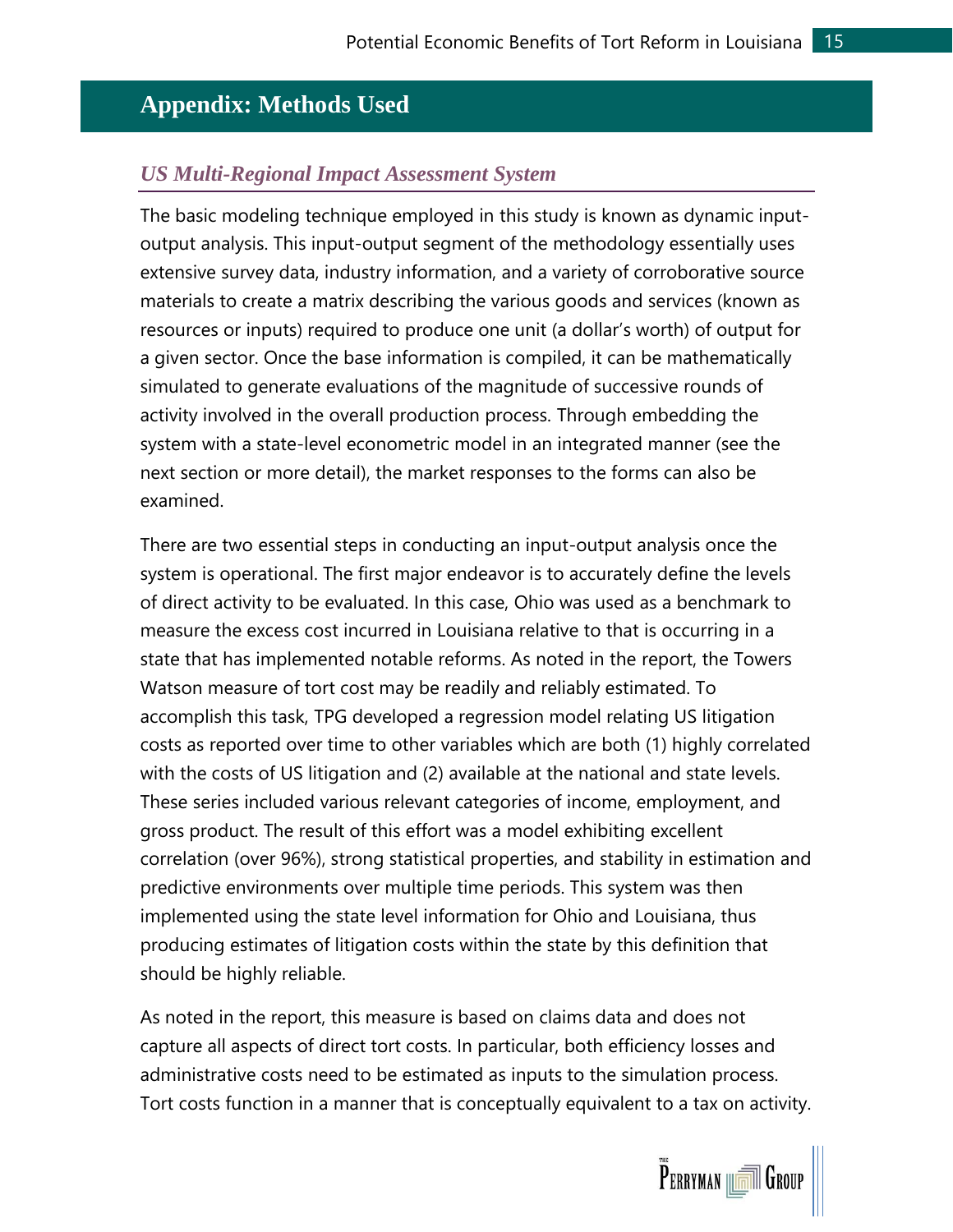Thus, the efficiency losses can be estimated as the so-called "welfare triangle" using a widely accepted method originally developed by noted economist Dale Jorgenson. <sup>21</sup> This approach has been used in numerous contexts, including prior assessments of tort reform impacts.<sup>22</sup>

The administrative costs effects may be approximated using the well-established concept of rent-seeking and rent-avoidance behavior.<sup>23</sup> The data noted above provides sufficient information to implement all of these direct cost categories. By comparing the relative changes in the amounts (thus accounting for size differentials) in Ohio and Louisiana in light of the reform in Ohio, it is possible to derive the direct losses associated with excessive tort costs in Louisiana. As noted in the report, there are many other elements of potential impacts of tort reform measures. Generally, however, the effects are consequences of the incremental direct costs and, thus, should be reflected in the dynamic simulations. In general, recent data updates suggest that tort costs have risen to a much greater extent than previously recognized.

The second major phase of the analysis is the simulation of the input-output system to measure overall economic effects of the direct excess costs of the current situation. The present study was conducted within the context of the US Multi-Regional Impact Assessment System (USMRIAS) which was developed and is maintained by The Perryman Group. This model has been used in hundreds of diverse applications across the country and has an excellent reputation for accuracy and credibility; it has also been peer reviewed on multiple occasions. The system used in the current simulations reflects the unique industrial structure of Louisiana. As a part of this analysis, the USMRIAS is integrated with a dynamic econometric model in order to capture the various market responses to the excess costs. It should be noted that the results of the model can also be reviewed in a converse manner. In other words, the losses associated with excess costs may also be interpreted as the potential gains from reforms if these unnecessary outlays are eliminated.

 $23$  The classic reference outlining this process is Gordon Tullock, "The Welfare Costs of Tariffs, Monopolies and Theft," *Western Economic Journal* 5 (1967), pp. 224–32.



<sup>21</sup> See, for example, Dale W. Jorgenson and Kun-Young Yun, *Investment, Vol. 3: Lifting the Burden: Tax Reform, the Cost of Capital, and U.S. Economic Growth* (Cambridge, Mass.: MIT Press, 2001). The original estimation concept was presented in Arnold C. Harberger, "Monopoly and Resource Allocation," *American Economic Review* 44 (1954), pp. 77–87.

<sup>22</sup> See, for example, President's Council of Economic Advisers, *Who Pays for Tort Liability Claims? An Economic Analysis of the U.S. Tort Liability System* (April 2002), p. 12.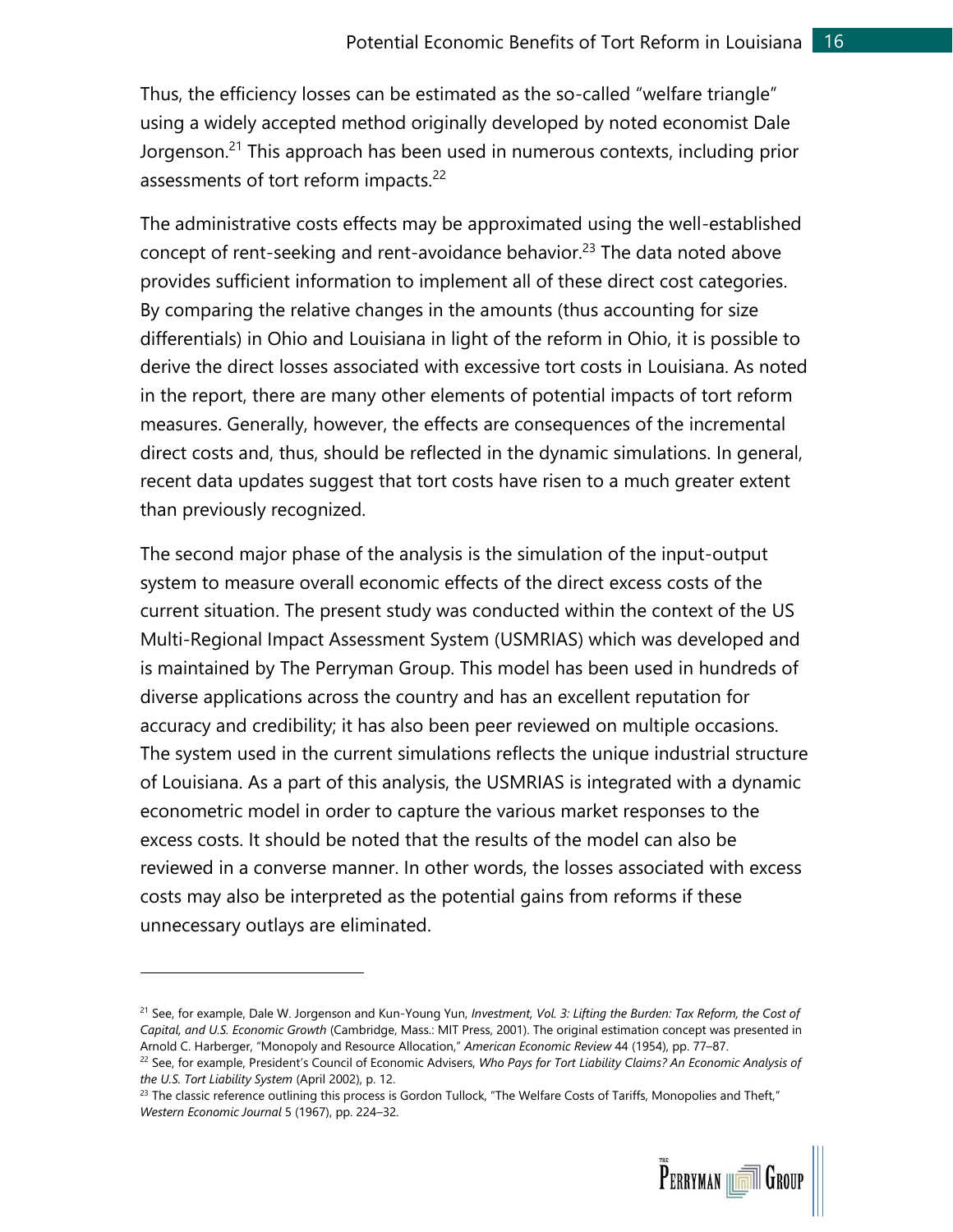The USMRIAS is somewhat similar in format to the Input-Output Model of the United States and the Regional Input-Output Modeling System, both of which are maintained by the US Department of Commerce. The model developed by TPG, however, incorporates several important enhancements and refinements. Specifically, the expanded system includes (1) comprehensive 500-sector coverage for any county, multi-county, or urban region; (2) calculation of both total expenditures and value-added by industry and region; (3) direct estimation of expenditures for multiple basic input choices (expenditures, output, income, or employment); (4) extensive parameter localization; (5) price adjustments for real and nominal assessments by sectors and areas; (6) measurement of the induced impacts associated with payrolls and consumer spending; (7) embedded modules to estimate multi-sectoral direct spending effects; (8) estimation of retail spending activity by consumers; and (9) comprehensive linkage and integration capabilities with a wide variety of econometric, real estate, occupational, and fiscal impact models. Moreover, the model uses specific local taxing patterns to estimate the fiscal effects of activity on a detailed sectoral basis.

The impact assessment (input-output) process essentially estimates the amounts of all types of goods and services required to produce one unit (a dollar's worth) of a specific type of output. For purposes of illustrating the nature of the system, it is useful to think of inputs and outputs in dollar (rather than physical) terms. As an example, the construction of a new building will require specific dollar amounts of lumber, glass, concrete, hand tools, architectural services, interior design services, paint, plumbing, and numerous other elements. Each of these suppliers must, in turn, purchase additional dollar amounts of inputs. This process continues through multiple rounds of production, thus generating subsequent increments to business activity. The initial process of building the facility is known as the *direct effect*. The ensuing transactions in the output chain constitute the *indirect effect*.

Another pattern that arises in response to any direct economic activity comes from the payroll dollars received by employees at each stage of the production cycle. As workers are compensated, they use some of their income for taxes, savings, and purchases from external markets. A substantial portion, however, is spent locally on food, clothing, health care services, utilities, housing, recreation, and other items. Typical purchasing patterns in the relevant areas are obtained from the Center for Community and Economic Research *Cost of Living Index*, a

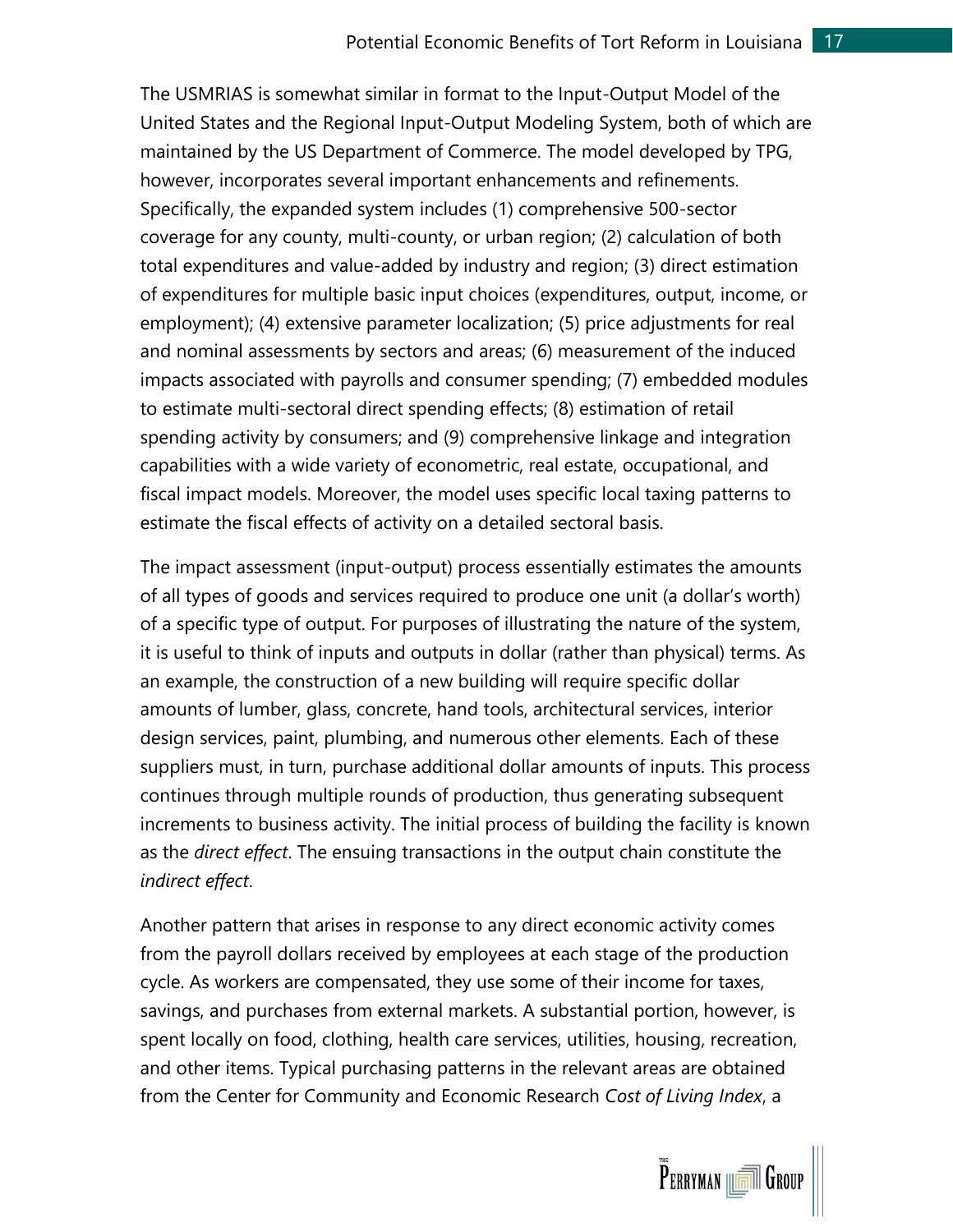privately compiled inter-regional measure which has been widely used for several decades, and the *Consumer Expenditure Survey* of the US Department of Labor. These initial outlays by area residents generate further secondary activity as local providers acquire inputs to meet this consumer demand. These consumer spending impacts are known as the *induced effect*. The USMRIAS is designed to provide realistic, yet conservative, estimates of these phenomena.

Sources for information used in this process include the Bureau of the Census, the Bureau of Labor Statistics, the Regional Economic Information System of the US Department of Commerce, and other public and private sources. The pricing data are compiled from the US Department of Labor and the US Department of Commerce. The verification and testing procedures make use of extensive public and private sources.

Impacts were measured in constant 2019 dollars to eliminate the effects of inflation.

The USMRIAS generates estimates of the effect on several measures of business activity. The most comprehensive measure of economic activity used in this study is **Total Expenditures**. This measure incorporates every dollar that changes hands in any transaction. For example, suppose a farmer sells wheat to a miller for \$0.50; the miller then sells flour to a baker for \$0.75; the baker, in turn, sells bread to a customer for \$1.25. The Total Expenditures recorded in this instance would be \$2.50, that is,  $$0.50 + $0.75 + $1.25$ . This measure is quite broad but is useful in that (1) it reflects the overall interplay of all industries in the economy, and (2) some key fiscal variables such as sales taxes are linked to aggregate spending.

A second measure of business activity frequently employed in this analysis is that of **Gross Product**. This indicator represents the regional equivalent of Gross Domestic Product, the most commonly reported statistic regarding national economic performance. In other words, the Gross Product of Texas is the amount of US output that is produced in that state; it is defined as the value of all final goods produced in a given region for a specific period of time. Stated differently, it captures the amount of value-added (gross area product) over intermediate goods and services at each stage of the production process, that is, it eliminates the double counting in the Total Expenditures concept. Using the example above, the Gross Product is \$1.25 (the value of the bread) rather than \$2.50.

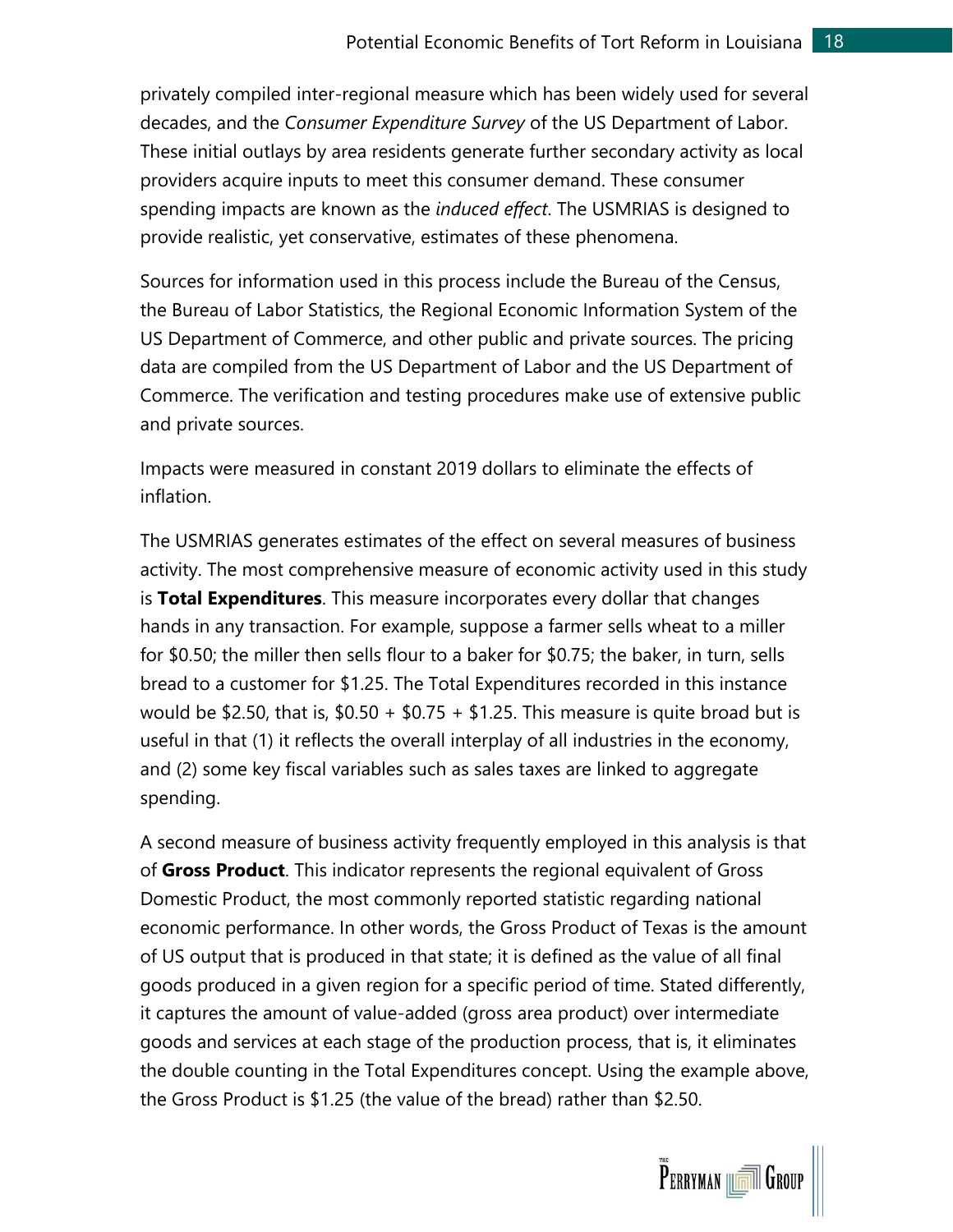Alternatively, it may be viewed as the sum of the value-added by the farmer, \$0.50; the miller, \$0.25 (\$0.75 - \$0.50); and the baker, \$0.50 (\$1.25 - \$0.75). The total value-added is, therefore, \$1.25, which is equivalent to the final value of the bread. In many industries, the primary component of value-added is the wage and salary payments to employees.

The third gauge of economic activity used in this evaluation is **Personal Income**. As the name implies, Personal Income is simply the income received by individuals, whether in the form of wages, salaries, interest, dividends, proprietors' profits, or other sources. It may thus be viewed as the segment of overall impacts which flows directly to the citizenry.

The fourth measure, **Retail Sales**, represents the component of Total Expenditures which occurs in retail outlets (general merchandise stores, automobile dealers and service stations, building materials stores, food stores, drugstores, restaurants, and so forth). Retail Sales is a commonly used measure of consumer activity.

The final aggregates used are **Permanent Jobs and Person-Years of Employment,** reflect the full-time equivalent jobs generated by an activity. For an economic stimulus expected to endure (such as the ongoing operations of a facility), the Permanent Jobs Measure is used. It should be noted that, unlike the dollar values described above, Permanent Jobs is a "stock" rather than a "flow." In other words, if an area produces \$1 million in output in 2016 and \$1 million in 2017, it is appropriate to say that \$2 million was achieved in the 2016-17 period. If the same area has 100 people working in 2016 and 100 in 2017, it only has 100 Permanent Jobs. When a flow of jobs is measured, such as in a construction project or a cumulative assessment over multiple years, it is appropriate to measure employment in Person-Years (a person working for a year). This concept is distinct from Permanent Jobs, which anticipates that the relevant positions will be maintained on a continuing basis. In this instance, the permanent jobs given the current size of the economy are measured.

In addition to the economic aggregates, the model fully integrates the specific provisions and rate structures associated with major sources of federal, State, and local revenues on a detailed industrial basis, allowing for the estimation of the **fiscal benefits** associated with the economic stimulus.

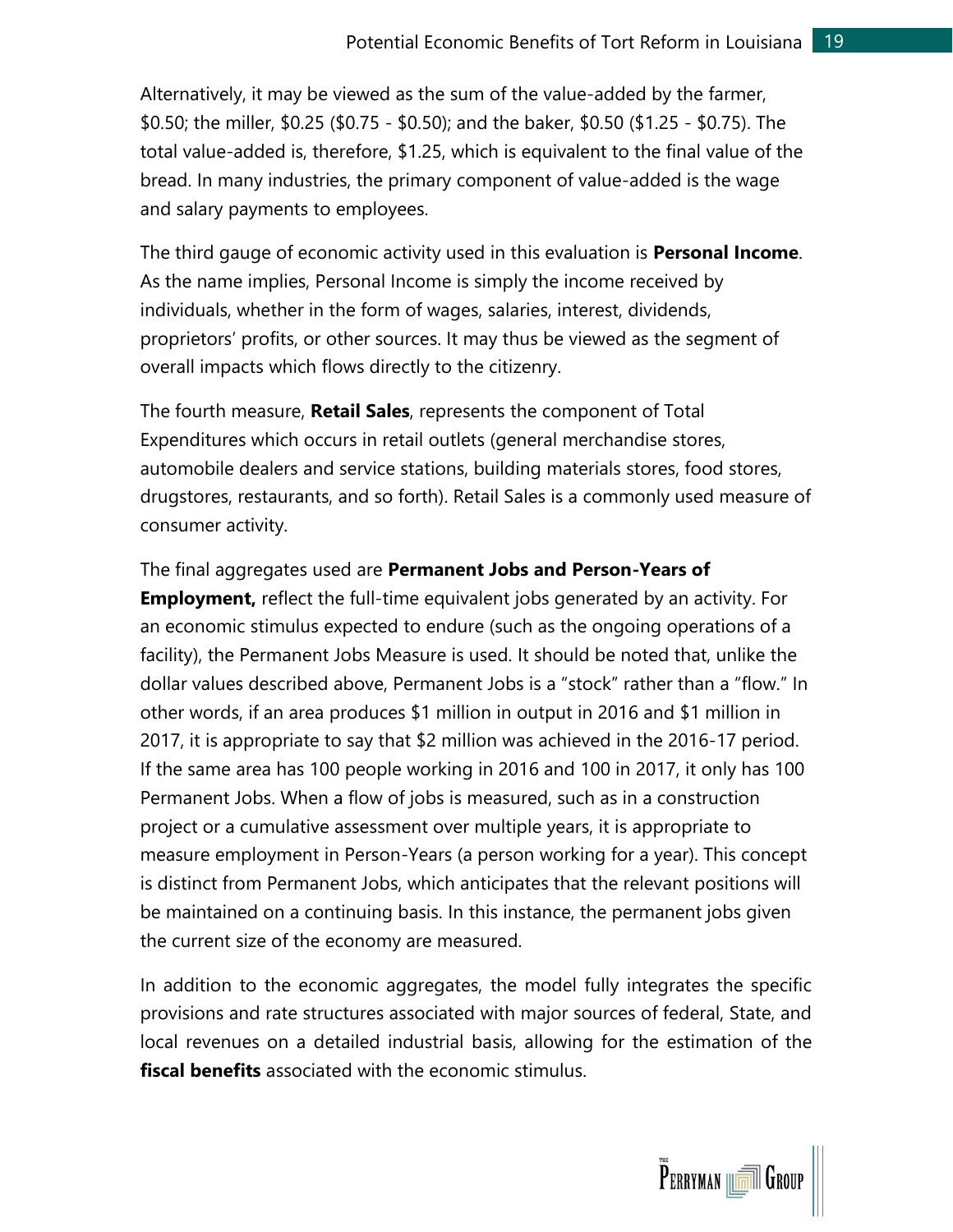#### <span id="page-21-0"></span>*US Multi-Regional Econometric Model*

#### **Overview**

The US Multi-Regional Econometric Model (also known as the Texas Econometric Model) was developed by Dr. M. Ray Perryman, President and CEO of The Perryman Group (TPG), beginning 40 years ago as a Texas model and has been consistently maintained, expanded, and updated to a national level since that time. It is formulated in an internally consistent manner and is designed to permit the integration of relevant global, national, state, and local factors into the projection process. It is the result of more than three decades of continuing research in econometrics, economic theory, statistical methods, and key policy issues and behavioral patterns, as well as intensive, ongoing study of all aspects of the global, US, state, and metropolitan area economies. It is extensively used by scores of federal and State governmental entities on an ongoing basis, as well as hundreds of major corporations. It is employed in the current analysis to generate estimates of the likely market responses to excessive tort costs in Louisiana (or, conversely, the likely benefits from effective reform measures).

This section describes the forecasting process in a comprehensive manner, focusing on both the modeling and the supplemental analysis. The overall methodology, while certainly not ensuring perfect foresight, permits an enormous body of relevant information to impact the economic outlook in a systematic manner.

#### **Model Logic and Structure**

The US Multi-Regional Econometric Model revolves around a core system which projects output (real and nominal), income (real and nominal), and employment by industry in a simultaneous manner. For purposes of illustration, it is useful to initially consider the employment functions. Essentially, employment within the system is a derived demand relationship obtained from a neo-Classical production function. The expressions are augmented to include dynamic temporal adjustments to changes in relative factor input costs, output and (implicitly) productivity, and technological progress over time. Thus, the typical equation includes output, the relative real cost of labor and capital, dynamic lag

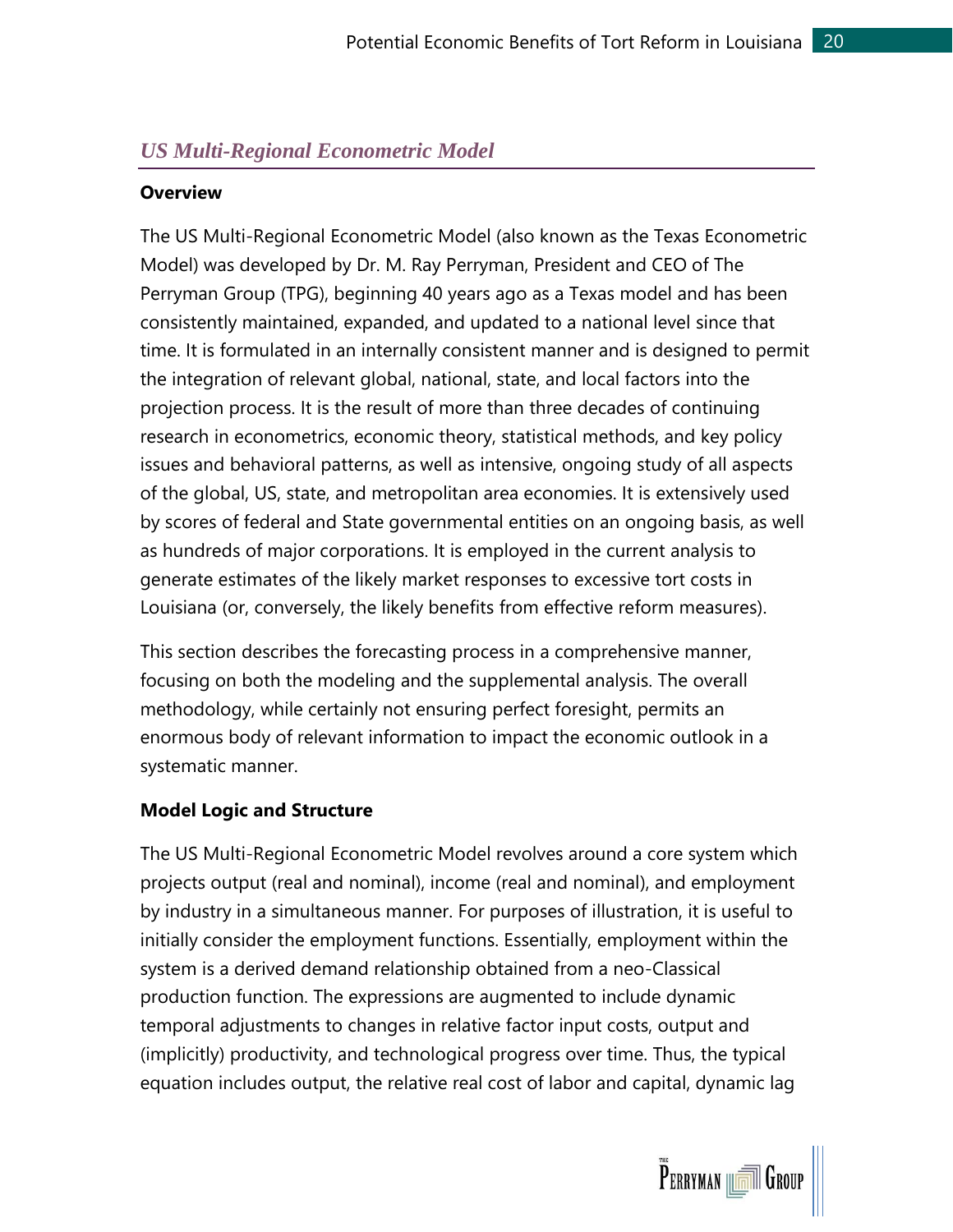structures, and a technological adjustment parameter. The functional form is logarithmic, thus preserving the theoretical consistency with the neo-Classical formulation.

The income segment of the model is divided into wage and non-wage components. The wage equations, like their employment counterparts, are individually estimated at the 3-digit North American Industry Classification System (NAICS) level of aggregation. Hence, income by place of work is measured for approximately 90 production categories. The wage equations measure real compensation, with the form of the variable structure differing between "basic" and "non-basic."

The basic industries, comprised primarily of the various components of Mining, Agriculture, and Manufacturing, are export-oriented, i.e., they bring external dollars into the area and form the core of the economy. The production of these sectors typically flows into national and international markets; hence, the labor markets are influenced by conditions in areas beyond the borders of the particular region. Thus, real (inflation-adjusted) wages in the basic industry are expressed as a function of the corresponding national rates, as well as measures of local labor market conditions (the reciprocal of the unemployment rate), dynamic adjustment parameters, and ongoing trends.

The "non-basic" sectors are somewhat different in nature, as the strength of their labor markets is linked to the health of the local export sectors. Consequently, wages in these industries are related to those in the basic segment of the economy. The relationship also includes the local labor market measures contained in the basic wage equations.

Note that compensation rates in the export or "basic" sectors provide a key element of the interaction of the regional economies with national and international market phenomena, while the "non-basic" or local industries are strongly impacted by area production levels. Given the wage and employment equations, multiplicative identities in each industry provide expressions for total compensation; these totals may then be aggregated to determine aggregate wage and salary income. Simple linkage equations are then estimated for the calculation of personal income by place of work.

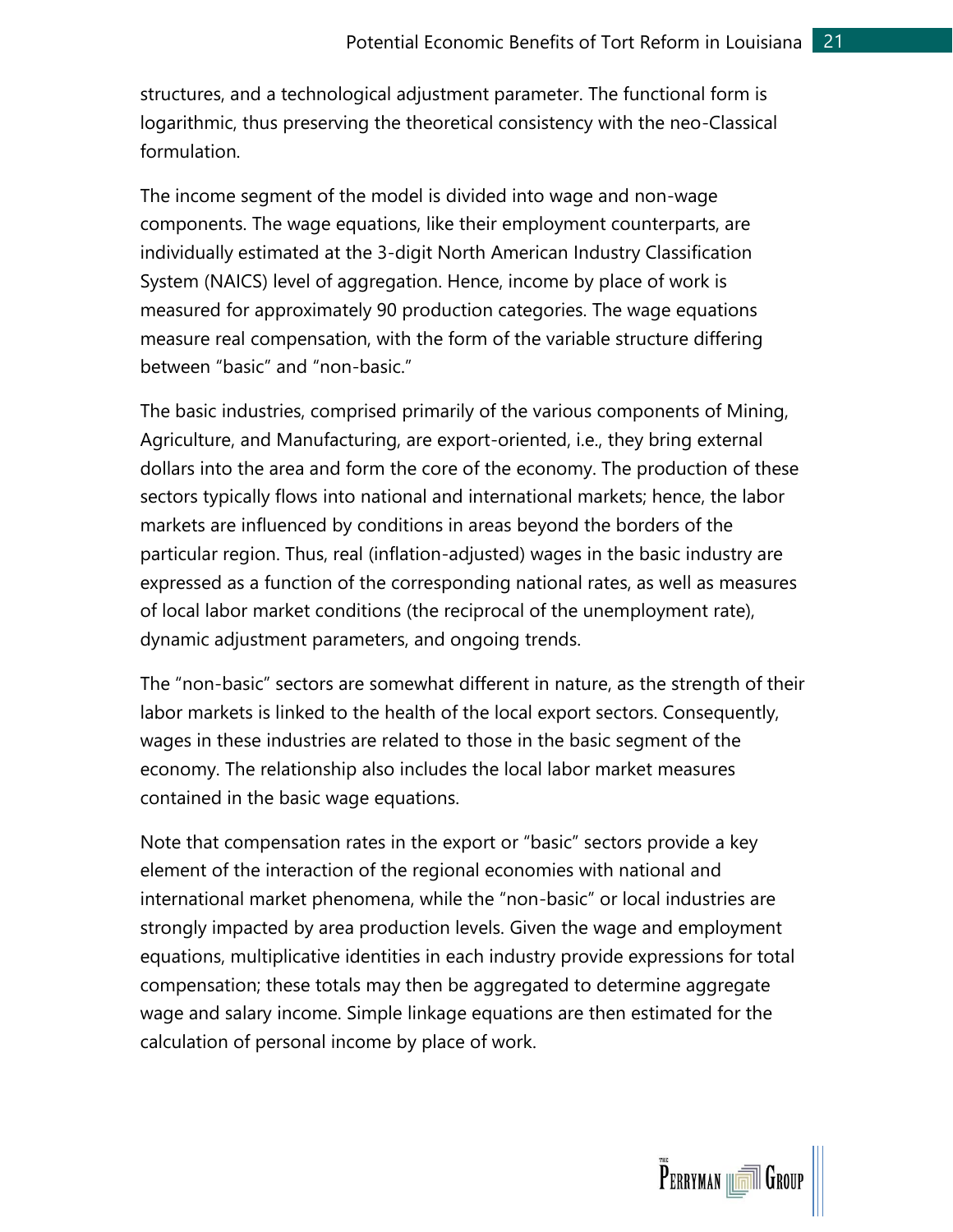The non-labor aspects of personal income are modeled at the regional level using straightforward empirical expressions relating to national performance, dynamic responses, and evolving temporal patterns. In some instances (such as dividends, rents, and others) national variables (for example, interest rates) directly enter the forecasting system. These factors have numerous other implicit linkages into the system resulting from their simultaneous interaction with other phenomena in national and international markets which are explicitly included in various expressions.

The output or gross area product expressions are also developed at the 3-digit NAICS level. Regional output for basic industries is linked to national performance in the relevant industries, local and national production in key related sectors, relative area and national labor costs in the industry, dynamic adjustment parameters, and ongoing changes in industrial interrelationships (driven by technological changes in production processes).

Output in the non-basic sectors is modeled as a function of basic production levels, output in related local support industries (if applicable), dynamic temporal adjustments, and ongoing patterns. The inter-industry linkages are obtained from the input-output (impact assessment) system which is part of the overall integrated modeling structure maintained by The Perryman Group. Note that the dominant component of the econometric system involves the simultaneous estimation and projection of output (real and nominal), income (real and nominal), and employment at a disaggregated industrial level. This process, of necessity, also produces projections of regional price deflators by industry. These values are affected by both national pricing patterns and local cost variations and permit changes in prices to impact other aspects of economic behavior. Income is converted from real to nominal terms using the appropriate Consumer Price Index.

Several other components of the model are critical to the forecasting process. The demographic module includes (1) a linkage equation between wage and salary (establishment) employment and household employment, (2) a labor force participation rate function, and (3) a complete population system with endogenous migration. Given household employment, labor force participation (which is a function of economic conditions and evolving patterns of worker

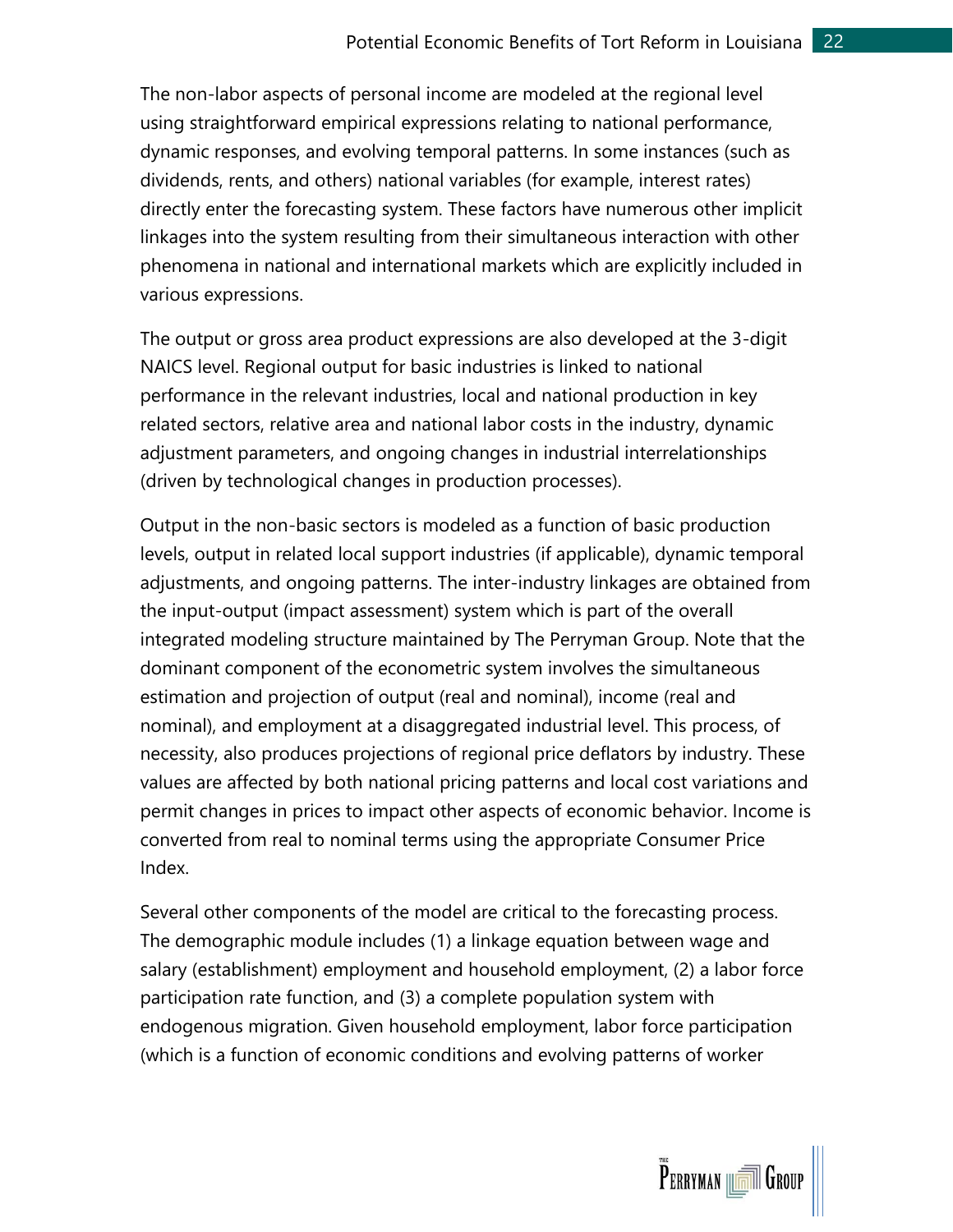preferences), and the working age population, the unemployment rate and level become identities.

The population system uses Census information, fertility rates, and life tables to determine the "natural" changes in population by age group. Migration, the most difficult segment of population dynamics to track, is estimated in relation to relative regional and extra-regional economic conditions over time. Because evolving economic conditions determine migration in the system, population changes are allowed to interact simultaneously with overall economic conditions. Through this process, migration is treated as endogenous to the system, thus allowing population to vary in accordance with relative business performance (particularly employment).

Real retail sales is related to income, interest rates, dynamic adjustments, and patterns in consumer behavior on a store group basis. It is expressed on an inflation-adjusted basis. Inflation at the state level relates to national patterns, indicators of relative economic conditions, and ongoing trends. As noted earlier, prices are endogenous to the system.

A final significant segment of the forecasting system relates to real estate absorption and activity. The short-term demand for various types of property is determined by underlying economic and demographic factors, with short-term adjustments to reflect the current status of the pertinent building cycle. In some instances, this portion of the forecast requires integration with the Multi-Regional Industry-Occupation System which is maintained by The Perryman Group. This system also allows any employment simulation or forecast from the econometric model to be translated into a highly detailed occupational profile.

The overall US Multi-Regional Econometric Model contains numerous additional specifications, and individual expressions are modified to reflect alternative lag structures, empirical properties of the estimates, simulation requirements, and similar phenomena. Moreover, it is updated on an ongoing basis as new data releases become available. Nonetheless, the above synopsis offers a basic understanding of the overall structure and underlying logic of the system.

#### **Model Simulation and Multi-Regional Structure**

The initial phase of the simulation process is the execution of a standard nonlinear algorithm for the state-level system and that of each of the individual sub-

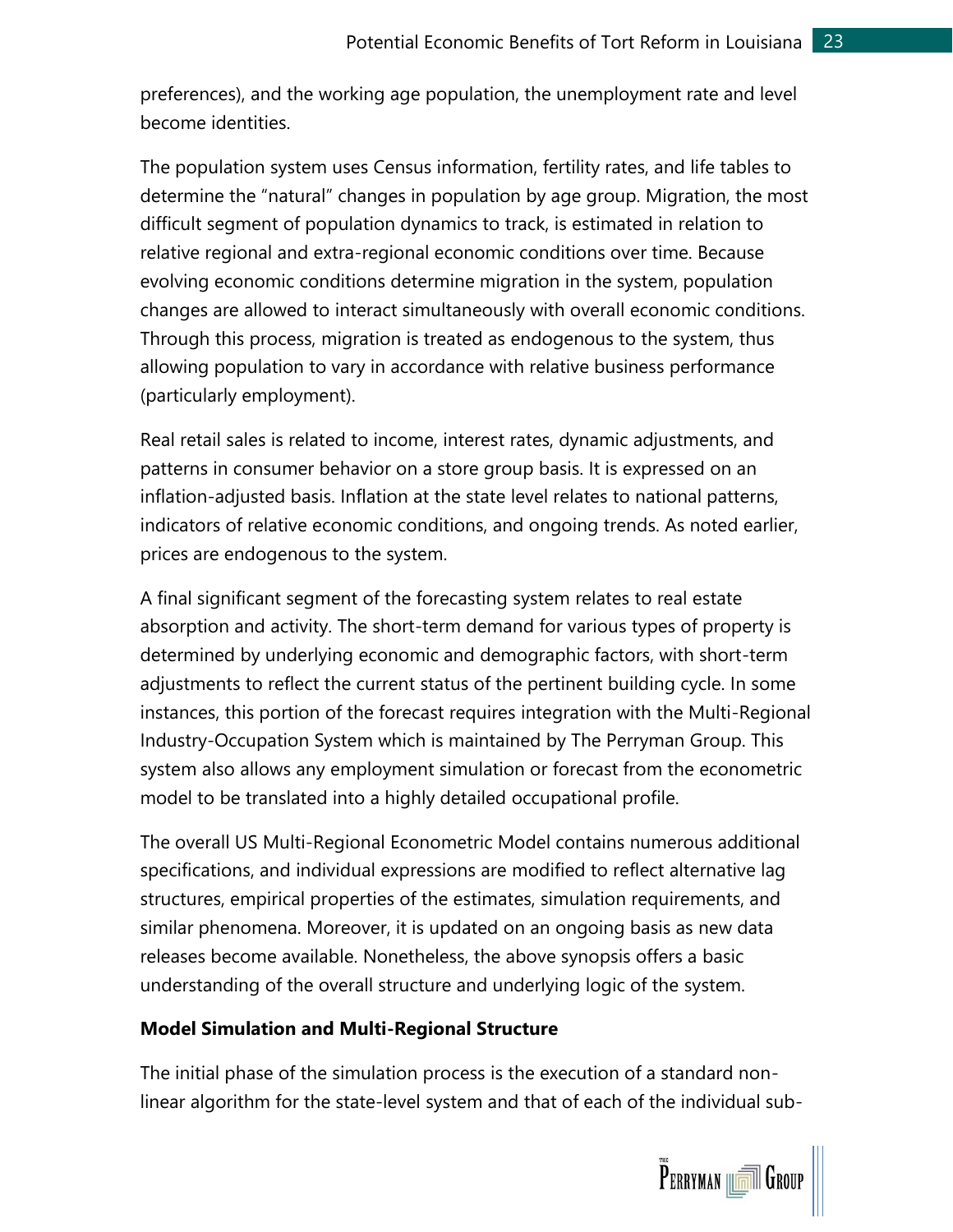areas, if any, being examined. The external assumptions are derived from scenarios developed through national and international models and extensive analysis by The Perryman Group.

Once the initial simulations are completed, they are merged into a single system with additive constraints and interregional flows. Using information on minimum regional requirements, import needs, export potential, and locations, it becomes possible to balance the various forecasts into a mathematically consistent set of results.

The iterative simulation process has the additional property of imposing a global convergence criterion across the entire multi-regional system, with balance being achieved simultaneously on both a sectoral and a geographic basis. This approach is particularly critical on non-linear dynamic systems, as independent simulations of individual systems often yield unstable, non-convergent outcomes.

It should be noted that the underlying data for the modeling and simulation process are frequently updated and revised by the various public and private entities compiling them. Whenever those modifications to the database occur, they bring corresponding changes to the structural parameter estimates of the various systems and the solutions to the simulation and forecasting system. The multi-regional version of the US Multi-Regional Econometric Model is reestimated and simulated with each such data release, thus providing a constantly evolving and current assessment of state and local business activity.

#### **The Final Forecast**

The process described above is followed to produce an initial set of projections. Through the comprehensive multi-regional modeling and simulation process, a systematic analysis is generated which accounts for both historical patterns in economic performance and inter-relationships and best available information on the future course of pertinent external factors. While the best available techniques and data are employed in this effort, they are not capable of directly capturing "street sense," i.e., the contemporaneous and often non-quantifiable information that can materially affect economic outcomes. In order to provide a comprehensive approach to the prediction of business conditions and to achieve the property of statistical consistence, it is necessary to compile and assimilate extensive material regarding current events and factors affecting the forecast.